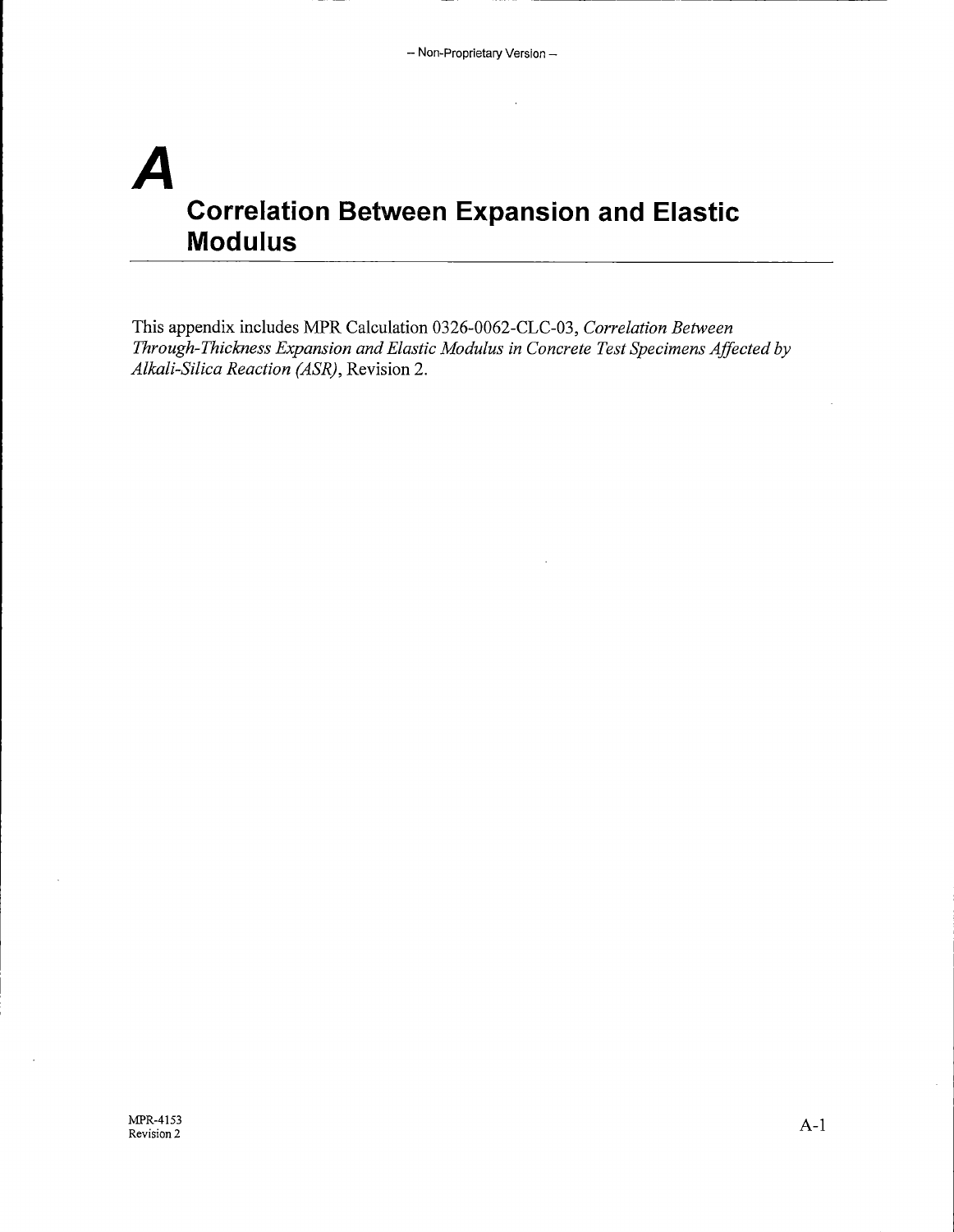| <b>AMPR</b>                                                                 |                                                                                                                                            |                                                | 320 King Street | MPR Associates, Inc.<br>Alexandria, VA 22314             |
|-----------------------------------------------------------------------------|--------------------------------------------------------------------------------------------------------------------------------------------|------------------------------------------------|-----------------|----------------------------------------------------------|
|                                                                             | <b>CALCULATION TITLE PAGE</b>                                                                                                              |                                                |                 |                                                          |
| Client:<br>NextEra Energy Seabrook                                          |                                                                                                                                            |                                                |                 | Page 1 of $12 +$<br>Appendix A and B<br>(29 pages total) |
| Project:<br>Reaction at Seabrook Station                                    | Approach for Estimating Through-Wall Expansion from Alkali-Silica                                                                          |                                                |                 | Task No.<br>0326-1405-0074                               |
| Title:                                                                      | Correlation Between Through-Thickness Expansion and Elastic Modulus in<br>Concrete Test Specimens Affected by Alkali-Silica Reaction (ASR) |                                                |                 | Calculation No.<br>0326-0062-CLC-03                      |
| Preparer / Date                                                             | Checker / Date                                                                                                                             | Reviewer & Approver / Date                     |                 | Rev. No.                                                 |
| Michael Saitta<br>February 2, 2015                                          | Vaibhav Bhide<br>February 2, 2015                                                                                                          | John Wie<br>John W. Simons<br>February 2, 2015 |                 | $\bf{0}$                                                 |
| Michael Saitta<br>June 23, 2015                                             | Kathun Muhumug<br>Kathleen Mulvaney<br>June 23, 2015                                                                                       | John W. Simons<br>June 23, 2015                |                 | 1                                                        |
| amanda Card<br>Amanda E. Card<br>July 19, 2016<br>(Page 1 to 12+Appendix A) | Kett near<br>Keith Means<br>July 19, 2016<br>(Page 1 to $12 +$ Appendix A)                                                                 | John W. Simons<br>July 19, 2016                |                 | $\overline{2}$                                           |
| Kett near<br>Keith Means<br>July 19, 2016<br>(Appendix B)                   | amanda Card<br>Amanda Card<br>July 19, 2016<br>(Appendix B)                                                                                |                                                |                 | $\mathbf{2}$                                             |

#### QUALITY ASSURANCE DOCUMENT

This document has been prepared, checked, and reviewed/approved in accordance with the QA requirements of 10CFR50 Appendix Band/or ASME NQA-1, as specified in the MPR Nuclear Quality Assurance Program.

#### PROPRIETARY NOTICE

This document is PROPRIETARY to NextEra Energy Seabrook and MPR Associates. Distribution or dissemination of this document to other parties is prohibited, except with the consent of NextEra Energy Seabrook and MPR Associates.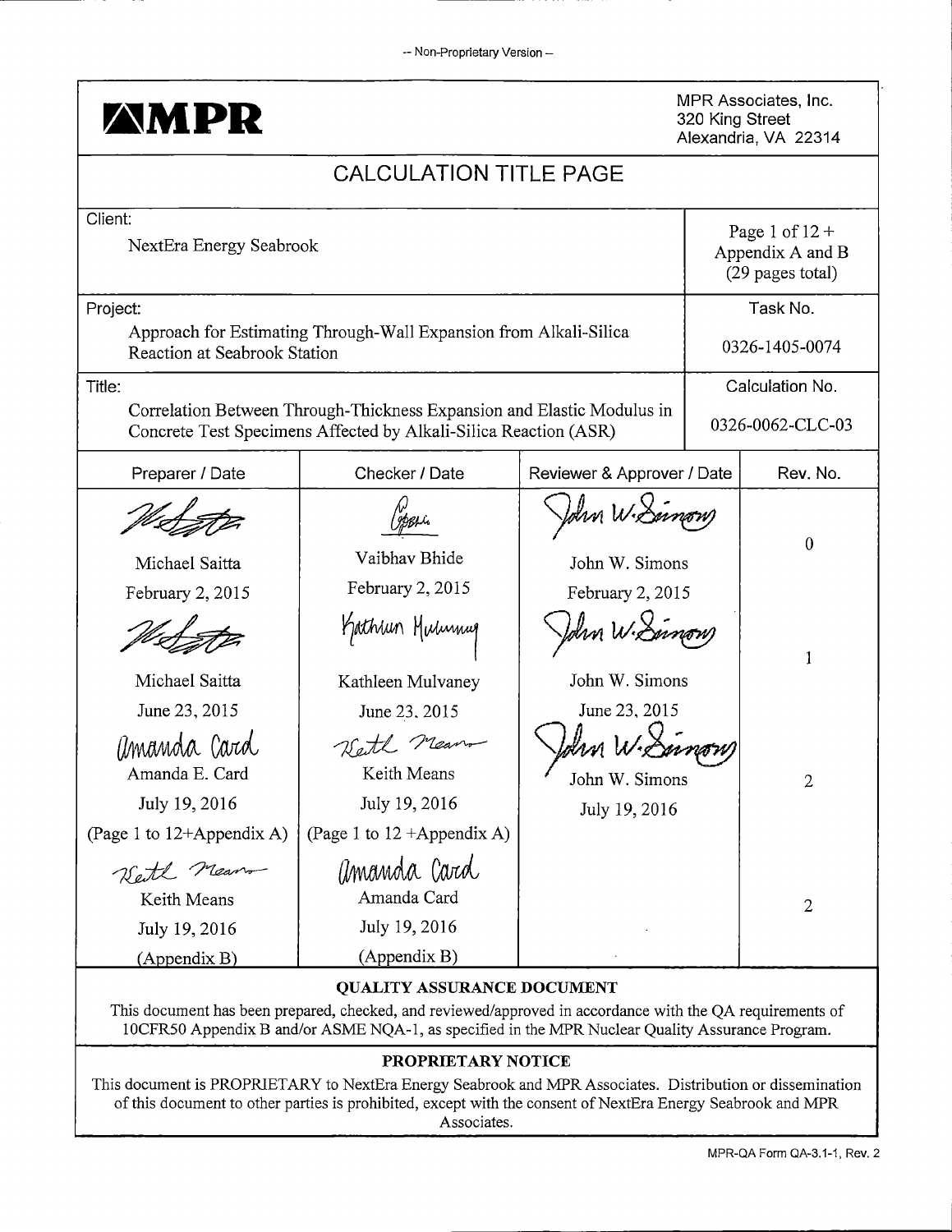- Non-Proprietary Version --



320 King Street Alexandria, VA 22314

|                  |                       | <b>RECORD OF REVISIONS</b>                                                                                                                                              |                                                                                                                                                |         |
|------------------|-----------------------|-------------------------------------------------------------------------------------------------------------------------------------------------------------------------|------------------------------------------------------------------------------------------------------------------------------------------------|---------|
|                  | Calculation No.       | Prepared By                                                                                                                                                             | Checked By                                                                                                                                     | Page: 2 |
|                  | 0326-0062-CLC-03      | amanda Card                                                                                                                                                             | Kett nearn                                                                                                                                     |         |
| Revision         | <b>Affected Pages</b> |                                                                                                                                                                         | Description                                                                                                                                    |         |
| $\boldsymbol{0}$ | All                   | Initial Issue                                                                                                                                                           |                                                                                                                                                |         |
| $\mathbf{1}$     | All                   | embedded rods.                                                                                                                                                          | Added correction factor for through-thickness expansion values to account<br>for influence of mid-plane cracks on the expansion measured using |         |
| $\overline{2}$   | All                   |                                                                                                                                                                         | Added final test results, updated figures, and revised correlation equation.                                                                   |         |
|                  |                       |                                                                                                                                                                         |                                                                                                                                                |         |
|                  | Note:                 | The revision number found on each individual page of the calculation carries the revision<br>level of the calculation in effect at the time that page was last revised. |                                                                                                                                                |         |

 $\bar{\mathcal{A}}$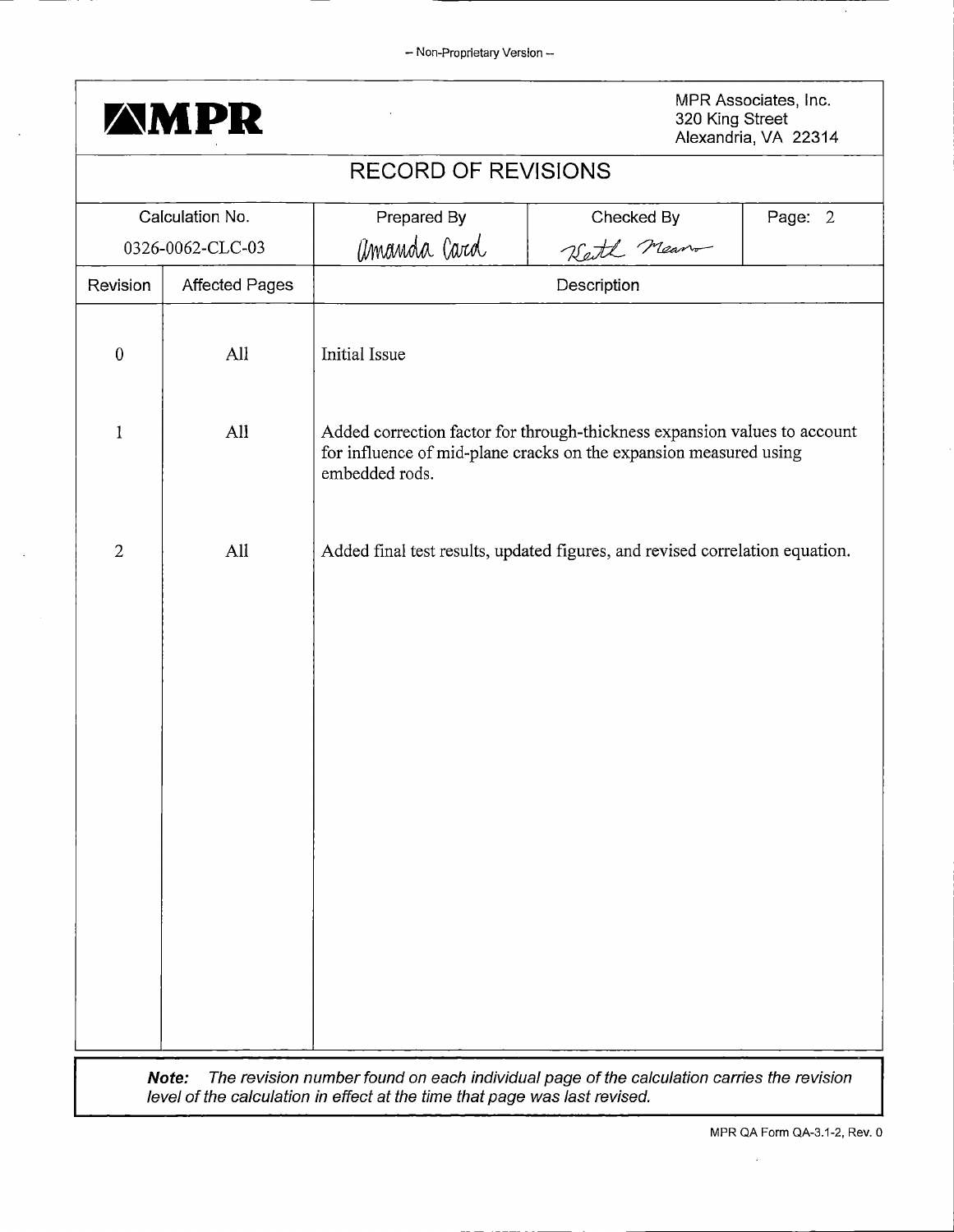|                  |     | <b>AMPR</b>              |             | 320 King Street | MPR Associates, Inc.<br>Alexandria, VA 22314 |  |
|------------------|-----|--------------------------|-------------|-----------------|----------------------------------------------|--|
|                  |     | Calculation No.          | Prepared By | Checked By      | Page: 3                                      |  |
|                  |     | 0326-0062-CLC-03         | amanda Card | Watt nearn      | Revision: 2                                  |  |
|                  |     | <b>Table of Contents</b> |             |                 |                                              |  |
| 1.0              |     |                          |             |                 |                                              |  |
| 2.0              |     |                          |             |                 |                                              |  |
| 3.0              |     |                          |             |                 |                                              |  |
| 4.0              |     |                          |             |                 |                                              |  |
|                  | 4.1 |                          |             |                 |                                              |  |
|                  | 4.2 |                          |             |                 |                                              |  |
| 5.0              |     |                          |             |                 |                                              |  |
|                  | 5.1 |                          |             |                 |                                              |  |
|                  | 5.2 |                          |             |                 |                                              |  |
|                  | 5.3 |                          |             |                 |                                              |  |
|                  | 5.4 |                          |             |                 |                                              |  |
| 6.0              |     |                          |             |                 |                                              |  |
| $\boldsymbol{A}$ |     |                          |             |                 |                                              |  |
|                  |     |                          |             |                 |                                              |  |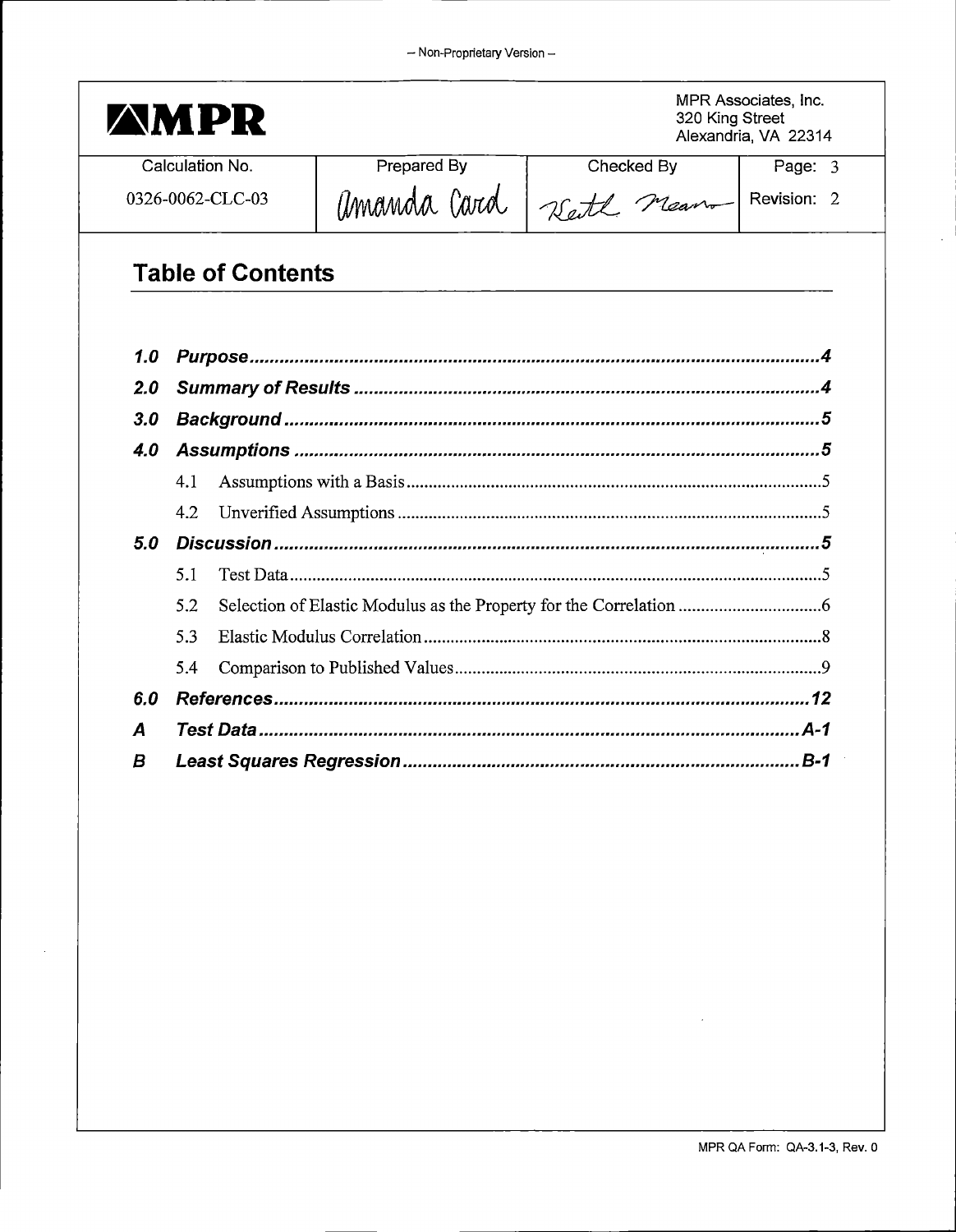| <b>AMPR</b>      |              | 320 King Street | MPR Associates, Inc.<br>Alexandria, VA 22314 |
|------------------|--------------|-----------------|----------------------------------------------|
| Calculation No.  | Prepared By  | Checked By      | Page: 4                                      |
| 0326-0062-CLC-03 | amanda Card, | Reith Meanon    | Revision: 2                                  |

# **1.0 PURPOSE**

This calculation determines a correlation between through-thickness expansion and normalized elastic modulus of concrete test specimens affected by Alkali-Silica Reaction (ASR). The correlation is based on data from test programs that MPR sponsored at Ferguson Structural Engineering Laboratory (FSEL). The correlation is compared to published data.

# **2.0 SUMMARY OF RESULTS**

There is a strong correlation between elastic modulus and through-thickness expansion of concrete specimens that are affected by ASR. The data were fit with a least squares regression There is a strong correlation between elastic modulus and through-thickness expansion of concrete specimens that are affected by ASR. The data were fit with a least squares regression using a form. Figure 2-1 below shows using a<br>
Form. Figure 2-1 below shows the FSEL test data and the least squares f<br>
The least squares fit compares favorably with the trend observed in the data. The  $R^2$  value of<br>
correlation is<br>
ASP-affected concrete spe ASR-affected concrete specimens. These data are consistent with the FSEL data.



**Figure 2-1.** Strong Correlation between Elastic Modulus and Through-Thickness Expansion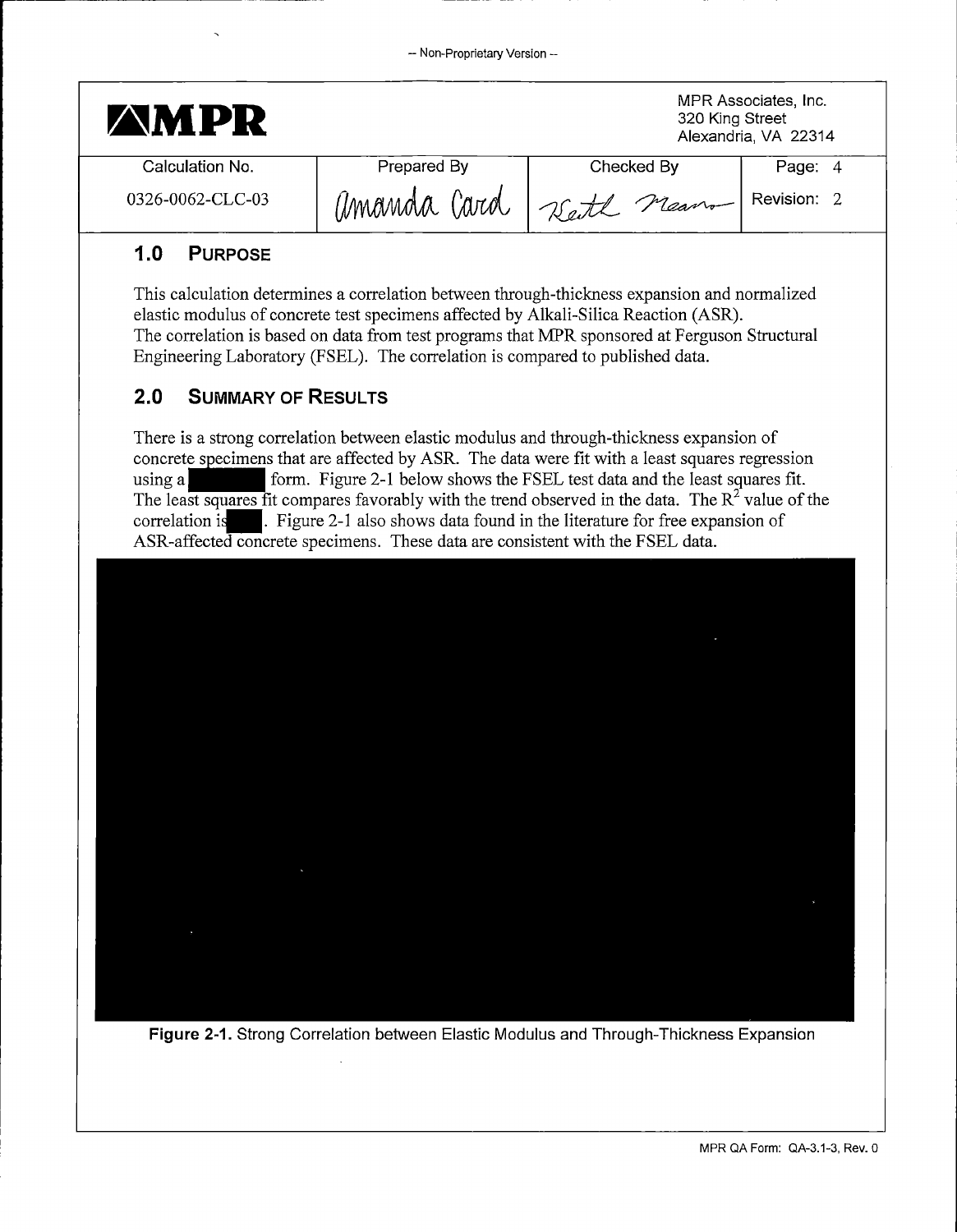| <b>AMPR</b>      |              |             | MPR Associates, Inc.<br>320 King Street<br>Alexandria, VA 22314 |  |
|------------------|--------------|-------------|-----------------------------------------------------------------|--|
| Calculation No.  | Prepared By  | Checked By  | Page: 5                                                         |  |
| 0326-0062-CLC-03 | amanda Card, | Kett neare, | Revision: 2                                                     |  |

# **3.0 BACKGROUND**

Published data show that the material properties of ASR-affected concrete change with increasing levels of ASR-related expansion. MPR will use the relationship between material properties and ASR-related expansion to determine the through-thickness expansion of concrete structures at Seabrook Station.

This relationship is defined using data from test programs that MPR sponsored at FSEL to investigate ASR in reinforced concrete elements. The test specimens were consistent with structures at Seabrook Station in terms of reinforcement details, depth of cover, and overall depth. In addition, the concrete used in the test specimens was representative of the concrete used at Seabrook Station, with some deviations to produce significant ASR-related expansion in a short timeframe.

# **4.0 ASSUMPTIONS**

#### **4. 1 Assumptions with a Basis**

There are no assumptions with a basis.

#### **4.2 Unverified Assumptions**

There are no unverified assumptions.

### **5.0 DISCUSSION**

#### 5.1 **Test Data**

The test data used herein are for test specimens from the Shear Test Program and the Reinforcement Anchorage Test Program, as well as the Instrumentation Test Program. Combining data from these three programs is appropriate as the same concrete mix was used in all test specimens. In addition, the test specimen configurations and reinforcement details were similar (Reference 6).

Data from all ASR-affected test specimens are used in this calculation. This includes data from test specimens:  $\blacksquare$  reinforcement anchorage specimens. specimens, and the instrumentation beam.

The baseline material properties are the 28-day tests performed on cylinders molded at the time of concrete placement. The material properties at various levels of ASR-related expansion are based on tests of cores removed from the test specimen prior to structural testing. The data include the following: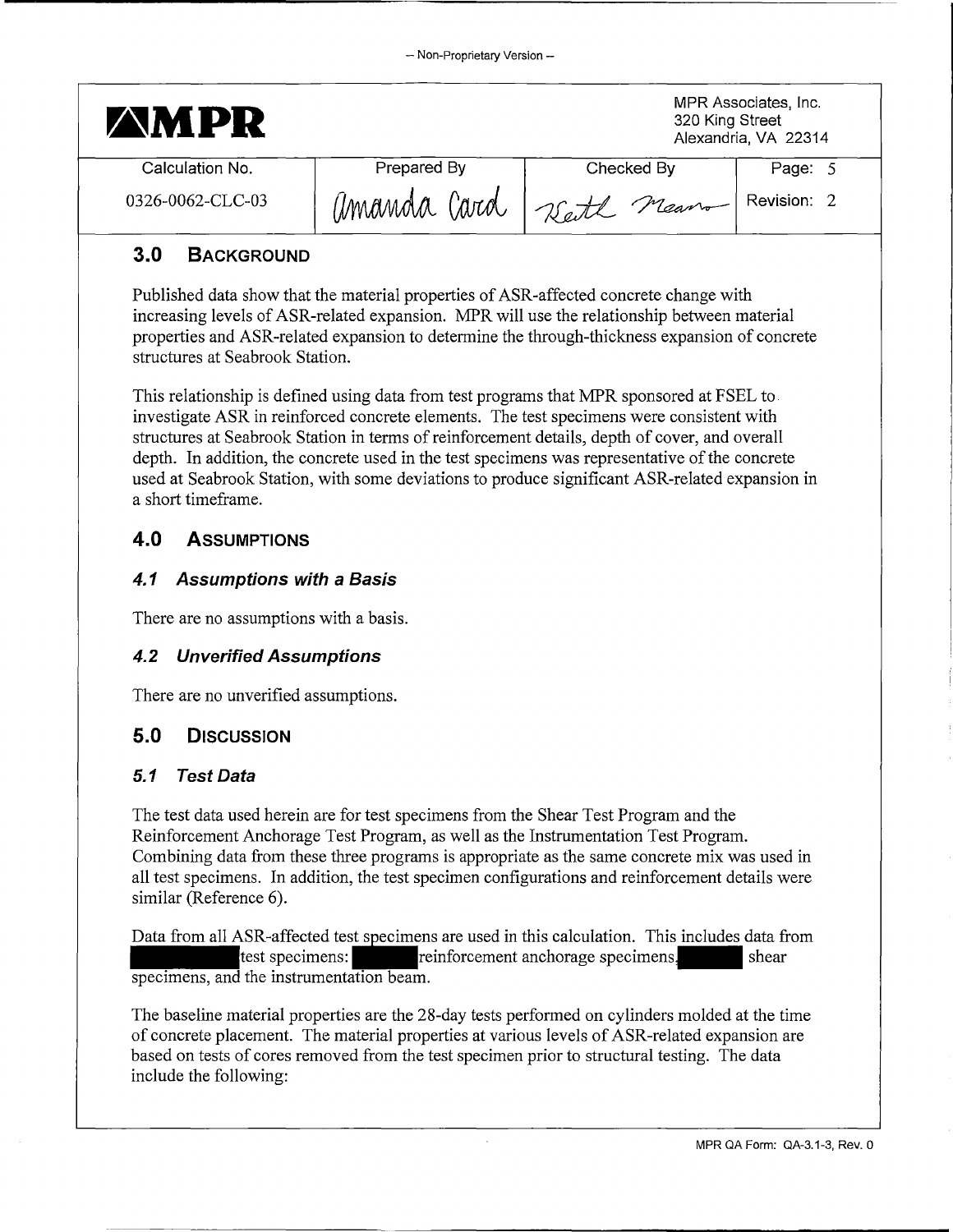| <b>AMPR</b>      |                                                                          | 320 King Street                                                                       | MPR Associates, Inc.<br>Alexandria, VA 22314 |  |  |
|------------------|--------------------------------------------------------------------------|---------------------------------------------------------------------------------------|----------------------------------------------|--|--|
| Calculation No.  | Prepared By                                                              | Checked By                                                                            | Page: 6                                      |  |  |
| 0326-0062-CLC-03 | amanda Card                                                              |                                                                                       | Revision: 2                                  |  |  |
|                  | 28 days after concrete placement (before ASR-related expansion occurred) |                                                                                       |                                              |  |  |
|                  | Three compressive strength values,                                       |                                                                                       |                                              |  |  |
|                  | Three elastic modulus values, and                                        |                                                                                       |                                              |  |  |
|                  | Three splitting tensile strength values <sup>1</sup> .                   |                                                                                       |                                              |  |  |
|                  | Prior to structural testing (after ASR-related expansion occurred)       |                                                                                       |                                              |  |  |
|                  | Three compressive strength values,                                       |                                                                                       |                                              |  |  |
|                  | Three elastic modulus values,                                            |                                                                                       |                                              |  |  |
|                  | Three splitting tensile strength values <sup>2</sup> , and               |                                                                                       |                                              |  |  |
|                  | Through-thickness expansion values.                                      |                                                                                       |                                              |  |  |
| Appendix A.      |                                                                          | All values are taken from MPR-4262 (Reference 6) or Reference 8 and are summarized in |                                              |  |  |

# **5.2 Selection of Elastic Modulus as the Property for the Correlation**

To facilitate comparisons, the material properties of each test specimen from the post-ASR cores were normalized against its average value from the 28-day cylinders. Therefore, a sample that had seen very little change in a material property would have a normalized value of approximately 1, whereas one that had experienced a 25% reduction in a material property would have a normalized value of 0.75.

Figure 5-1 plots the normalized compressive strength and the normalized elastic modulus versus through-thickness expansion. From the plot, it appears that there is a strong correlation between modulus and through-thickness expansion. There also appears to be a weak correlation between compressive strength and through-thickness expansion.

There were insufficient data to normalize the splitting tensile strength. Therefore, the splitting tensile strength was plotted against through-thickness expansion in Figure 5-2. There does not

<sup>&</sup>lt;sup>1</sup> Note that 28-day results for splitting tensile strength are not available for specimens that were cast before May 2014 (**Reference 6**).

 $2$  Note that the test programs did not start performing splitting tensile testing until the end of May 2014. Therefore, test-day splitting tensile strength test results are not available for. Procedure 5-6 allows omission of splitting tensile tests on cores due to the difficulty in extracting testable cores from members with significant cracking due to ASR. Using this provision, splitting tensile strength testing was not performed on cores from. Similarly, only two cores from and one core from were tested (Reference 6).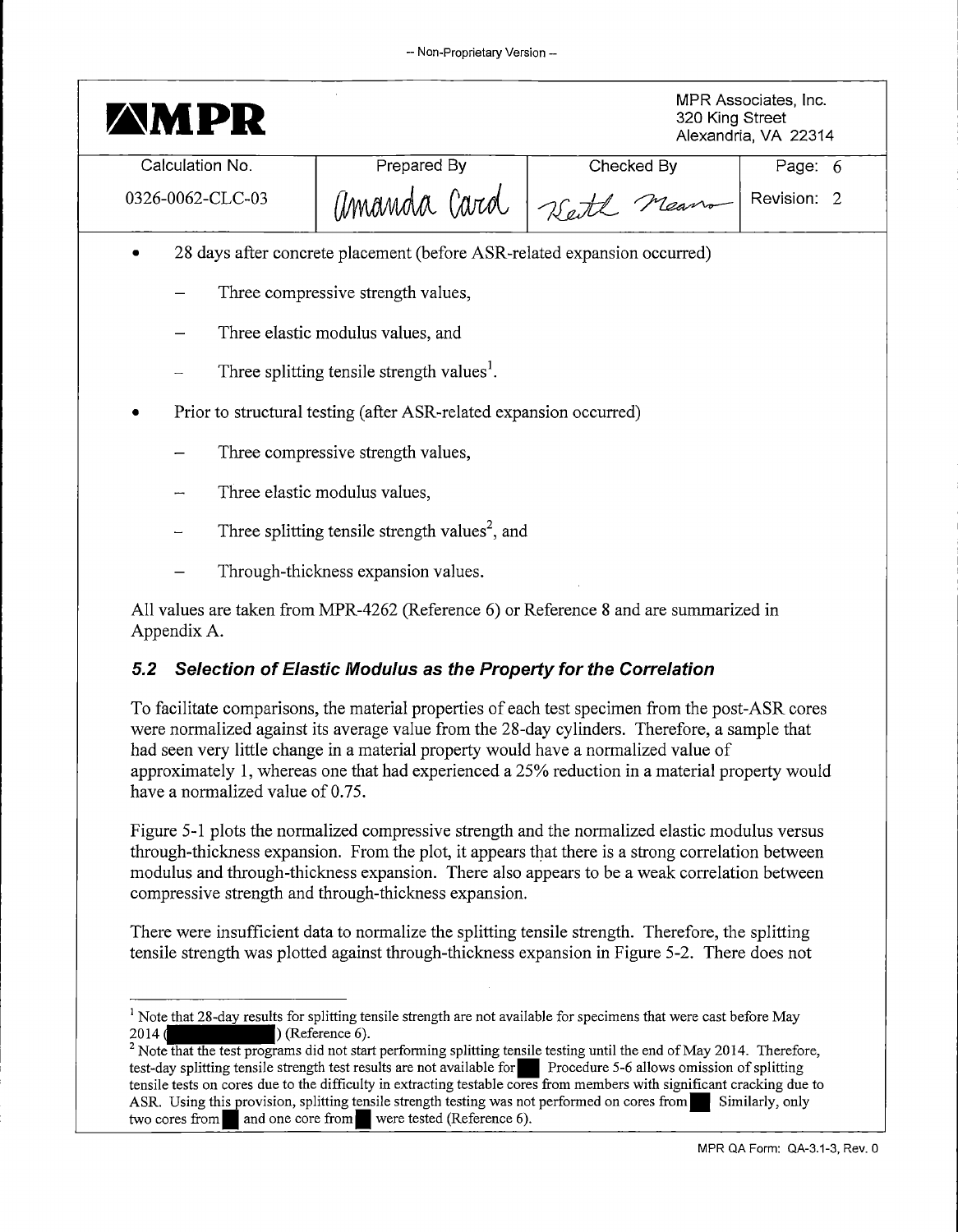| <b>AMPR</b>      |                                                                                    | 320 King Street                                                                               | MPR Associates, Inc.<br>Alexandria, VA 22314 |
|------------------|------------------------------------------------------------------------------------|-----------------------------------------------------------------------------------------------|----------------------------------------------|
| Calculation No.  | Prepared By                                                                        | Checked By                                                                                    | Page: 7                                      |
| 0326-0062-CLC-03 | amanda Card                                                                        | Kett Means                                                                                    | Revision: 2                                  |
|                  | determined that elastic modulus is the best choice to correlate against expansion. | appear to be a correlation between splitting tensile strength and expansion. Therefore, it is |                                              |

**Figure 5-1.** Normalized Compressive Strength and Modulus vs. Through-Thickness Expansion

 $\hat{\mathcal{C}}$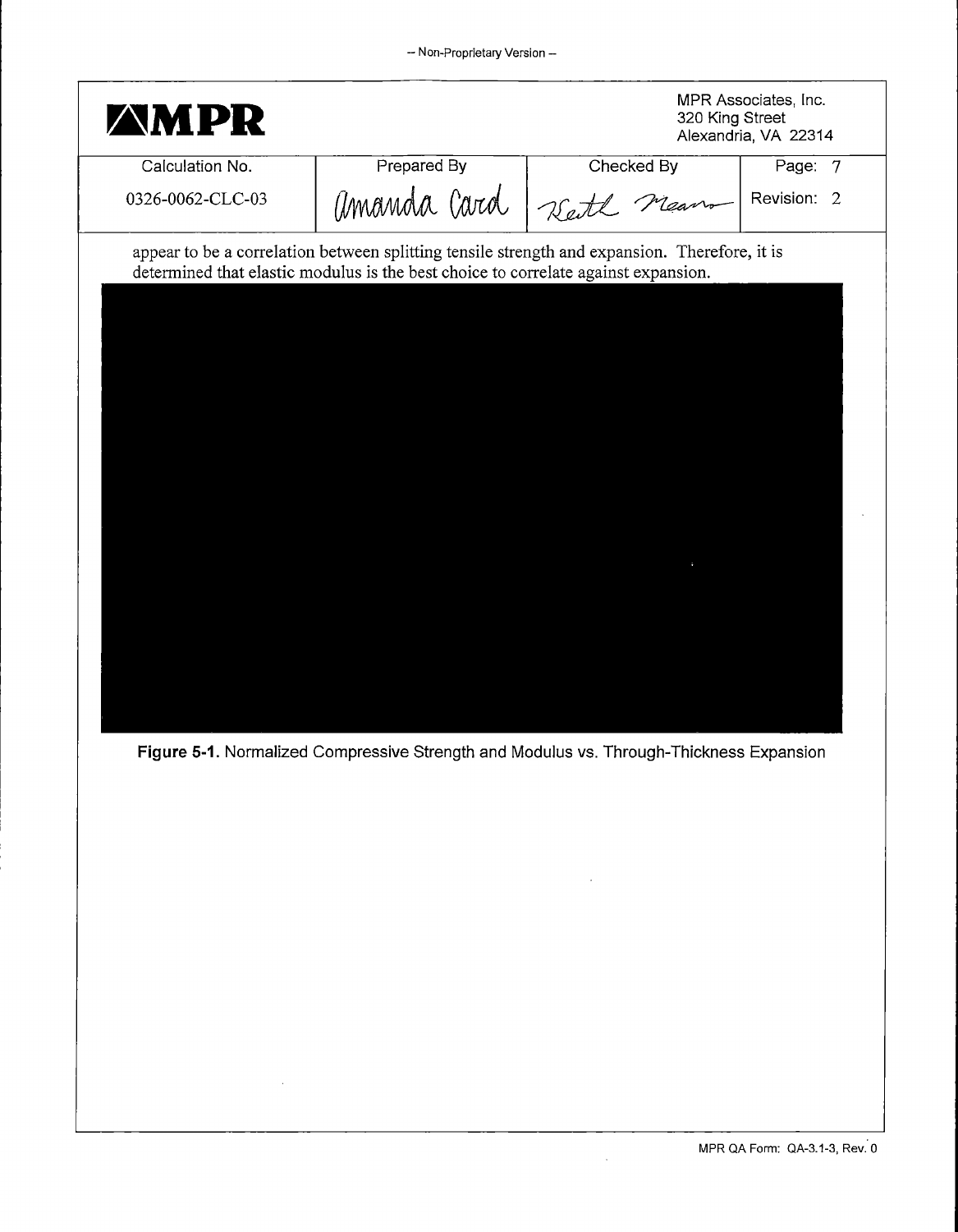| <b>AMPR</b>      |             | 320 King Street        | MPR Associates, Inc.<br>Alexandria, VA 22314 |
|------------------|-------------|------------------------|----------------------------------------------|
| Calculation No.  | Prepared By | Checked By             | Page: 8                                      |
| 0326-0062-CLC-03 |             | Amanda Card 7sete neam | Revision: 2                                  |
|                  |             |                        |                                              |
|                  |             |                        |                                              |
|                  |             |                        |                                              |
|                  |             |                        |                                              |
|                  |             |                        |                                              |
|                  |             |                        |                                              |
|                  |             |                        |                                              |
|                  |             |                        |                                              |
|                  |             |                        |                                              |

**Figure 5-2.** Splitting Tensile Strength vs. Through-Thickness Expansion

### **5.3 Elastic Modulus Correlation**

Non-linear least squares regression was used to fit a curve for the correlation between normalized modulus and expansion. Based on scoping analysis of several types of equations (e.g. natural log, exponential, power, etc.), it was determined that the best-fit curve would take the form of:



Least squares fitting was used to determine the constants  $A$  and  $B$ . The process of least squares is described in detail in Appendix B. This resulted in a final correlation of:

Where:

*expansion* is the relative through-thickness expansion of the concrete specimen (0.02 implies a 2% expansion) and *modulus* is the normalized modulus of the test specimen after ASR.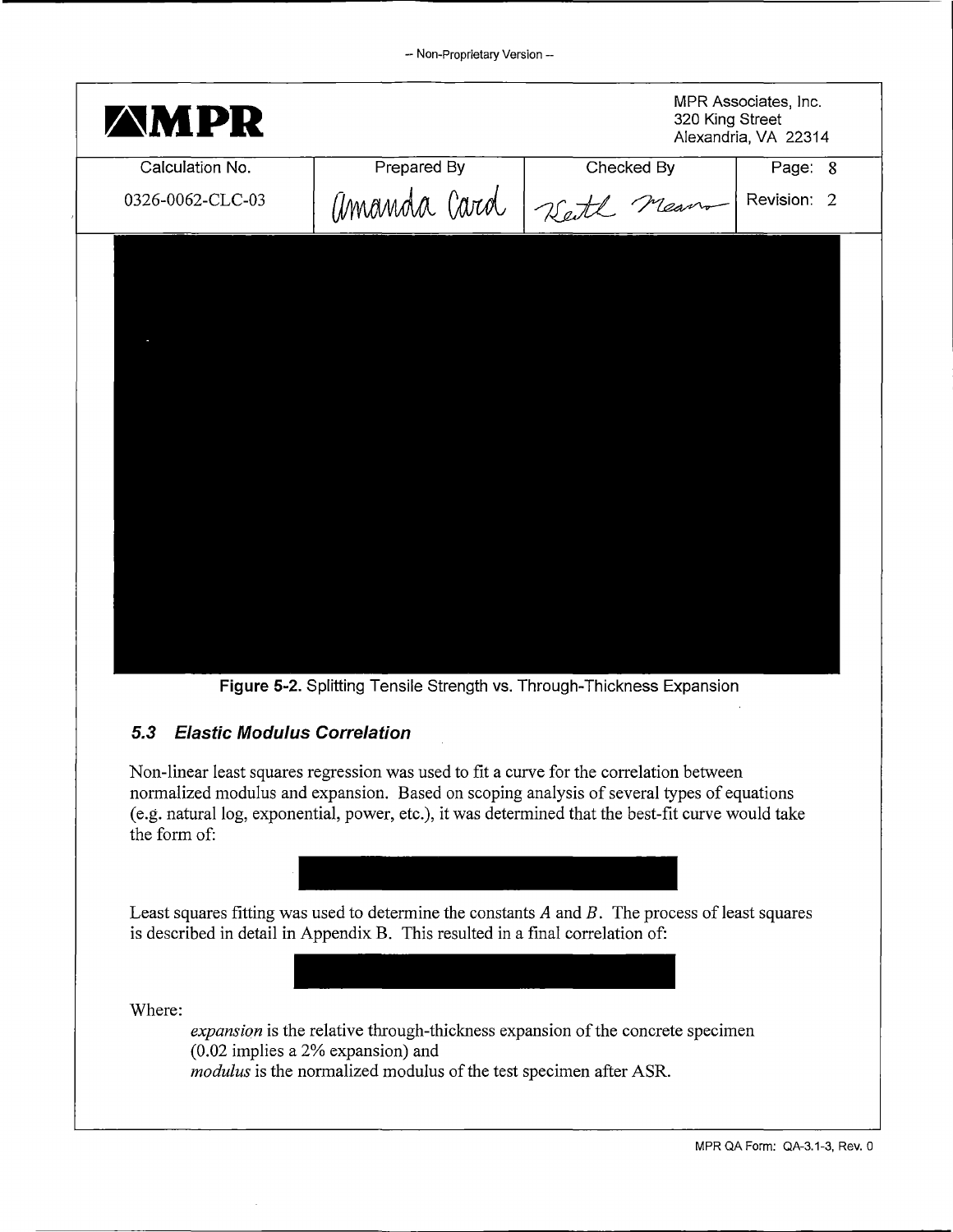| <b>AMPR</b>      |                                                           | 320 King Street                                                                                 | MPR Associates, Inc.<br>Alexandria, VA 22314 |
|------------------|-----------------------------------------------------------|-------------------------------------------------------------------------------------------------|----------------------------------------------|
| Calculation No.  | Prepared By                                               | Checked By                                                                                      | Page: 9                                      |
| 0326-0062-CLC-03 | amanda Card                                               | Keith Meano                                                                                     | Revision: 2                                  |
|                  | the observed data. The $R^2$ value for the correlation is | This correlation is shown in below in Figure 5-3. The least squares fit compares favorably with |                                              |

**Figure** 5-3. Normalized Modulus vs. Through-Thickness Expansion: Test Data

#### **5.4 Comparison** *to* **Published Values**

Data on the elastic modulus as a function of ASR-related expansion are available in the literature. These data are for free expansion of small concrete specimens. Table 5-1 lists data from the sources considered in Reference 2.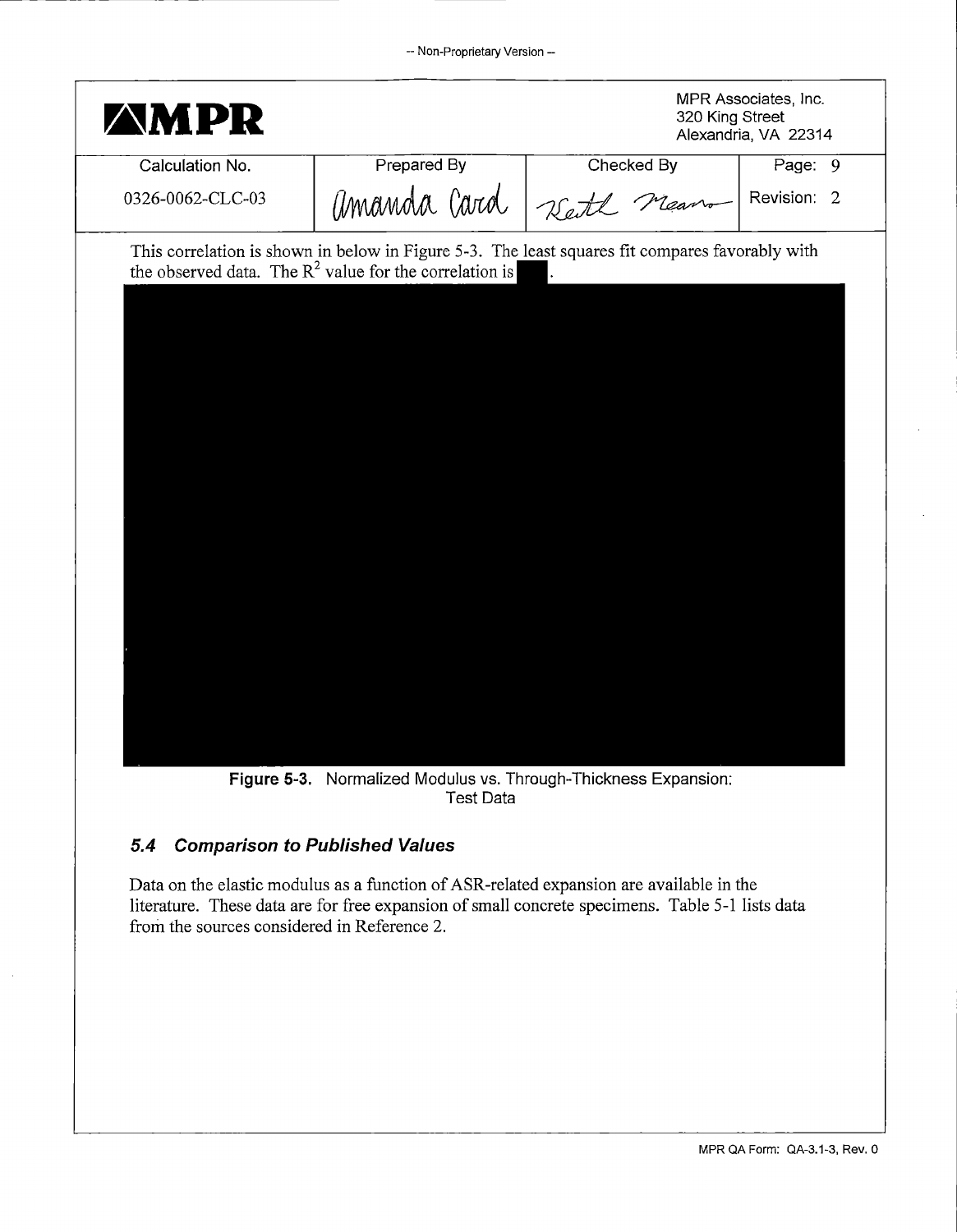| <b>AMPR</b>      |                    |                                                                                 |                          | Alexandria, VA 22314 |
|------------------|--------------------|---------------------------------------------------------------------------------|--------------------------|----------------------|
| Calculation No.  |                    | Prepared By                                                                     | Checked By               | Page: 10             |
| 0326-0062-CLC-03 |                    |                                                                                 | Amanda Card Zett neum    | Revision: 2          |
|                  |                    | Table 5-1. Existing Data Showing Expansion<br>and Corresponding Elastic Modulus |                          |                      |
|                  | Expansion (%)      | <b>Normalized Elastic</b><br>Modulus (%)                                        | Reference                |                      |
|                  | 0.05               | 100                                                                             | 3, Table 2.1             |                      |
|                  | 0.10               | 70                                                                              | 3, Table 2.1             |                      |
|                  | 0.25               | 50                                                                              | 3, Table 2.1             |                      |
|                  | 0.50               | 35                                                                              | 3, Table 2.1             |                      |
|                  | 1.00               | 30                                                                              | 3, Table 2.1             |                      |
|                  | 1.50               | 20                                                                              | 3, Table 2.1             |                      |
|                  | 0.002              | 100                                                                             | 4                        |                      |
|                  | 0.039              | 66.0                                                                            | $\overline{4}$           |                      |
|                  | 0.114              | 65.2                                                                            | $\overline{4}$           |                      |
|                  | 0.210              | 54.7                                                                            | $\overline{4}$           |                      |
|                  | 0.328              | 50.2                                                                            | 4                        |                      |
|                  | 0.392              | 46.7                                                                            | $\overline{\mathbf{4}}$  |                      |
|                  | 0.007              | 100                                                                             | 4                        |                      |
|                  | 0.020              | 97.7                                                                            | 4                        |                      |
|                  | 0.038              | 91.2                                                                            | $\overline{\mathcal{L}}$ |                      |
|                  | 0.095              | 78.3                                                                            | 4                        |                      |
|                  | 0.128              | 75.8                                                                            | $\overline{\mathbf{4}}$  |                      |
|                  | 0.29 <sup>1</sup>  | $86.5^2$                                                                        | 5                        |                      |
|                  | 1.253 <sup>1</sup> | $13.9^{2}$                                                                      | 5                        |                      |
|                  | $0.43^{1}$         | $70.2^2$                                                                        | 5                        |                      |
|                  | 1.573 <sup>1</sup> | $13.7^2$                                                                        | 5                        |                      |
|                  | $0.43^{1}$         | $39.7^{2}$                                                                      | 5                        |                      |
|                  | 1.656 <sup>1</sup> | $10.3^2$                                                                        | 5                        |                      |
|                  | $0.43^{1}$         | $32.8^2$                                                                        | 5                        |                      |
|                  | $1.686^1$          | $8.1^2$                                                                         | 5                        |                      |

Note 2: Taken as elastic modulus at testing divided by elastic modulus at 28 days.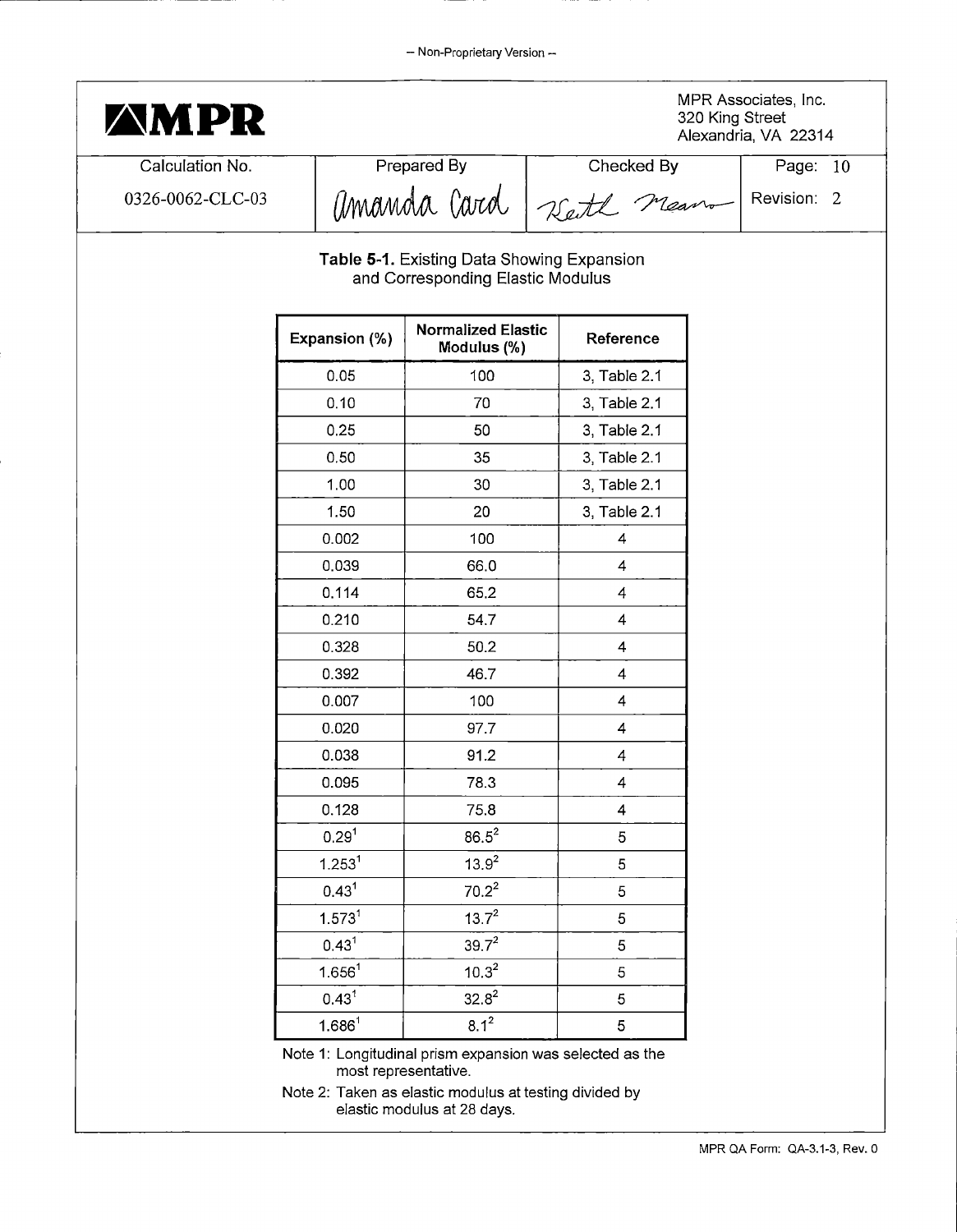| <b>AMPR</b>      |                                                                                                                                                                       | 320 King Street                                                                                                                                                                                     | MPR Associates, Inc.<br>Alexandria, VA 22314 |
|------------------|-----------------------------------------------------------------------------------------------------------------------------------------------------------------------|-----------------------------------------------------------------------------------------------------------------------------------------------------------------------------------------------------|----------------------------------------------|
| Calculation No.  | Prepared By                                                                                                                                                           | Checked By                                                                                                                                                                                          | Page: 11                                     |
| 0326-0062-CLC-03 |                                                                                                                                                                       | Amanda Card Zett neam                                                                                                                                                                               | Revision: 2                                  |
| the FSEL data.   | Figure 5-4. Normalized Modulus vs. Through-Thickness Expansion:<br><b>Published Literature</b><br>the FSEL test data and the correlation determined using these data. | Figure 5-4 plots these data and compares them to the FSEL data and to the correlation based on<br>As shown in Figure 5-4, the data from published literature follow a trend that is consistent with |                                              |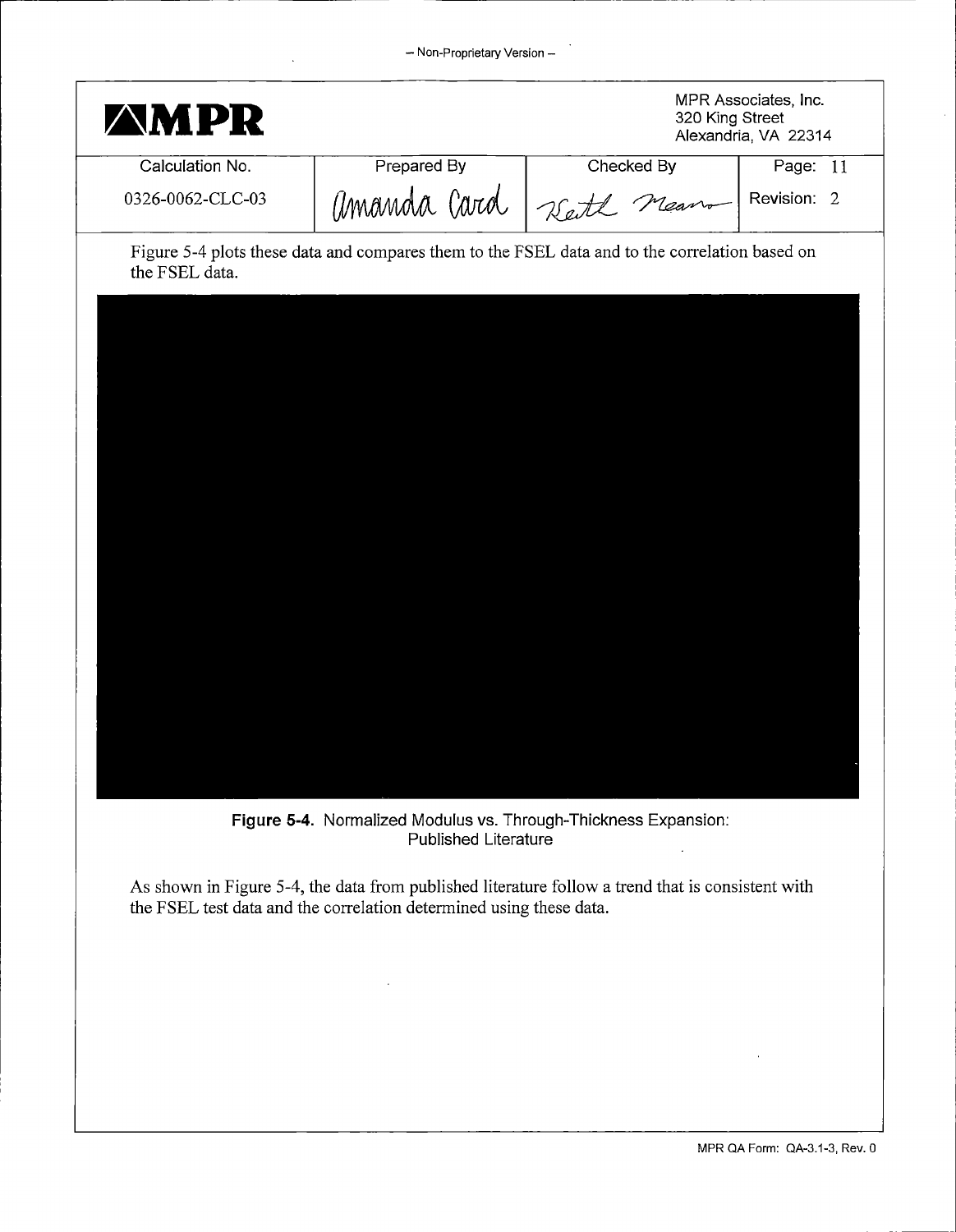| AM PR                                            |                                                                                                                                                                                    |            | 320 King Street | MPR Associates, Inc.<br>Alexandria, VA 22314 |
|--------------------------------------------------|------------------------------------------------------------------------------------------------------------------------------------------------------------------------------------|------------|-----------------|----------------------------------------------|
| Calculation No.                                  | Prepared By                                                                                                                                                                        | Checked By |                 | Page: 12                                     |
| amanda Card<br>0326-0062-CLC-03<br>Meano<br>Vett |                                                                                                                                                                                    |            | Revision: 2     |                                              |
| 6.0<br><b>REFERENCES</b>                         |                                                                                                                                                                                    |            |                 |                                              |
| Not Used.<br>1.                                  |                                                                                                                                                                                    |            |                 |                                              |
| 2.                                               | Bayrak, Oguzhan, Structural Implications of ASR: State of the Art, July 28, 2014,<br>transmitted to Seabrook Station in MPR Letter 0326-0058-200, dated July 29, 2014.             |            |                 |                                              |
| 3.                                               | Clark, L.A., Critical Review of the Structural Implications of the Alkali Silica Reaction in<br>Concrete, Transport and Road Research Laboratory Contractor Report 169, July 1989. |            |                 |                                              |
| 4.                                               | Smaoui, N. et al., Mechanical Properties of ASR-Affected Concrete Containing Fine or<br>Coarse Reactive Aggregates, Journal of ASTM International, Vol. 3, No. 3, March 2006.      |            |                 |                                              |
| 5.                                               | Ahmed, T. et al., The effect of Alkali Reactivity on the Mechanical Properties of Concrete,<br>Construction and Building Materials, 17 (2003) 123-144, January 9, 2002.            |            |                 |                                              |
| 6.                                               | MPR-4262, "Shear and Reinforcement Anchorage Testing of Concrete Affected by Alkali-<br>Silica Reaction," Volume I, Revision 1 & Volume II, Revision 0. (Seabrook FP#100994)       |            |                 |                                              |
| 7.<br>(Seabrook FP # 100995)                     | MPR-4259, "Commercial Grade Dedication Report for Seabrook ASR Shear,<br>Reinforcement Anchorage and Instrumentation Testing," Revision 0.                                         |            |                 |                                              |
| 8.                                               | Special Test and Inspection Reports (STIRs) as accepted by CGAR-0326-0062-43-2<br>Revision 0, CGAR-0326-0062-43-5 Revision 1, and CGAR-0326-0062-43-7 Revision 0.                  |            |                 |                                              |
| a) STIR-0326-24-103                              |                                                                                                                                                                                    |            |                 |                                              |
| b) STIR-0326-24-104                              |                                                                                                                                                                                    |            |                 |                                              |
| c) STIR-0326-24-105                              |                                                                                                                                                                                    |            |                 |                                              |
| d) STIR-0326-24-147                              |                                                                                                                                                                                    |            |                 |                                              |
| STIR-0326-24-204<br>e)                           |                                                                                                                                                                                    |            |                 |                                              |
| STIR-0326-24-228<br>$\mathbf{f}$                 |                                                                                                                                                                                    |            |                 |                                              |
|                                                  | 9. MPR-4286, "Supplemental Commercial Grade Dedication Report for Seabrook Test<br>Programs," Revision 0. (Seabrook FP# 101003)                                                    |            |                 |                                              |

 $\sim$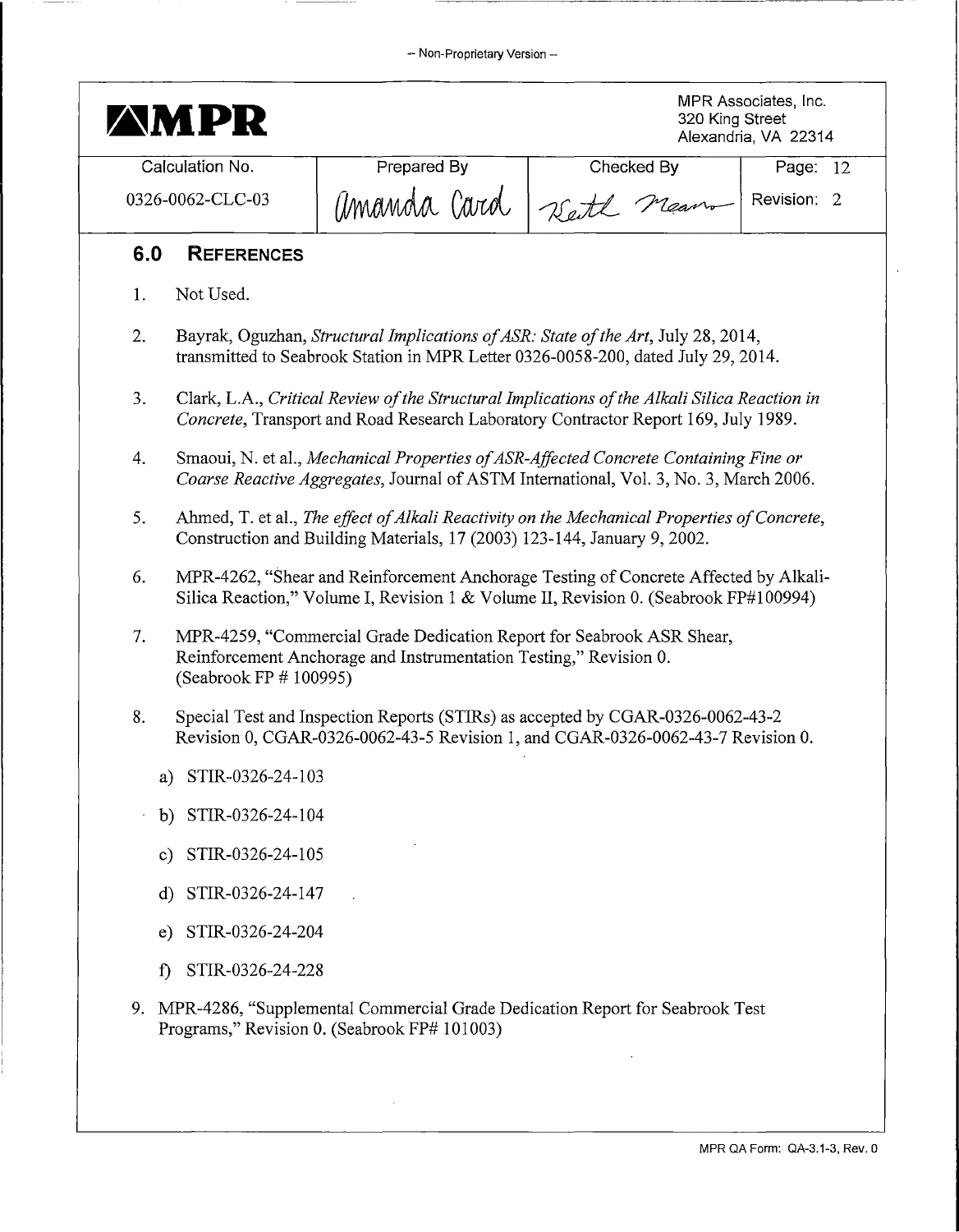| MPR Associates, Inc.<br><b>AMPR</b><br>320 King Street |             | Alexandria, VA 22314     |           |
|--------------------------------------------------------|-------------|--------------------------|-----------|
| Calculation No.                                        | Prepared By | Checked By               | Page: A-1 |
| 0326-0062-CLC-03                                       | amanda Card | Reite Meanon Revision: 2 |           |
| Ą<br><b>Test Data</b>                                  |             |                          |           |

This Appendix includes tables of summarized test data originally from FSEL. Table A-1 contains data from tests conducted 28 days after casting. The data are used to normalize the post-ASR data. Table A-2 contains data from tests that were conducted after ASR had occurred (i.e., post-ASR data). Table A-3 contains the through-thickness expansion values. Test data are taken from Reference 6 or the main body of this calculation unless otherwise noted. Applicable Special Test Inspection Records (STIRs) are listed for reference.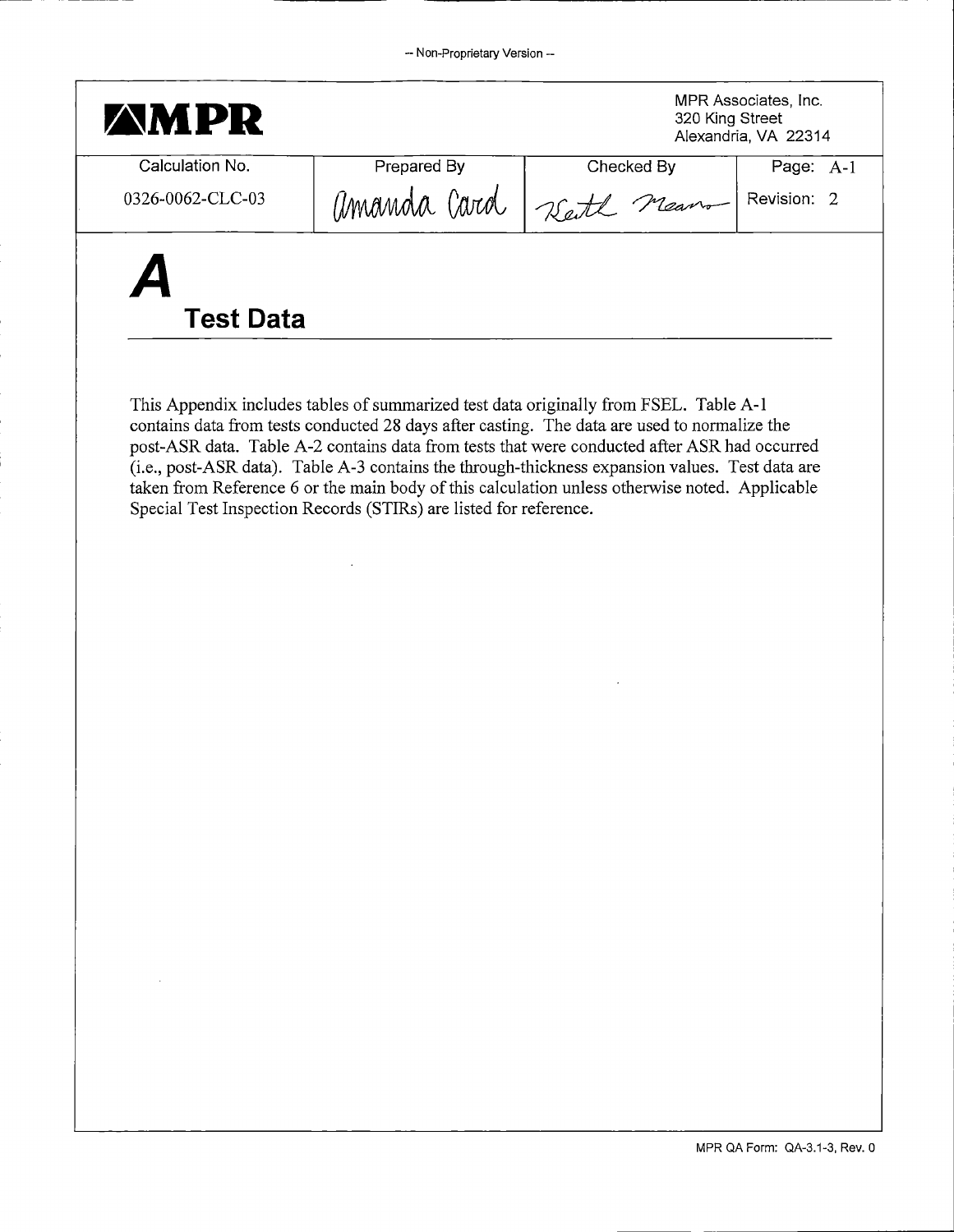| <b>AMPR</b>      |                                                                                                        | 320 King Street                                                   | MPR Associates, Inc.<br>Alexandria, VA 22314 |
|------------------|--------------------------------------------------------------------------------------------------------|-------------------------------------------------------------------|----------------------------------------------|
| Calculation No.  |                                                                                                        |                                                                   | Page: A-2                                    |
| 0326-0062-CLC-03 |                                                                                                        | Prepared By<br>Checked By<br>Page: A<br>MMMMM CNUM<br>Revision: 2 |                                              |
|                  | Table A-1. FSEL 28-Day Compressive Strength, Elastic Modulus, and Splitting Tensile Strength Test Data |                                                                   |                                              |
|                  |                                                                                                        |                                                                   |                                              |
|                  |                                                                                                        |                                                                   |                                              |
|                  |                                                                                                        |                                                                   |                                              |
|                  |                                                                                                        |                                                                   |                                              |
|                  |                                                                                                        |                                                                   |                                              |
|                  |                                                                                                        |                                                                   |                                              |
|                  |                                                                                                        |                                                                   |                                              |
| I                |                                                                                                        |                                                                   |                                              |

 $\alpha$ 

 $\bar{\beta}$ 

 $\overline{\phantom{a}}$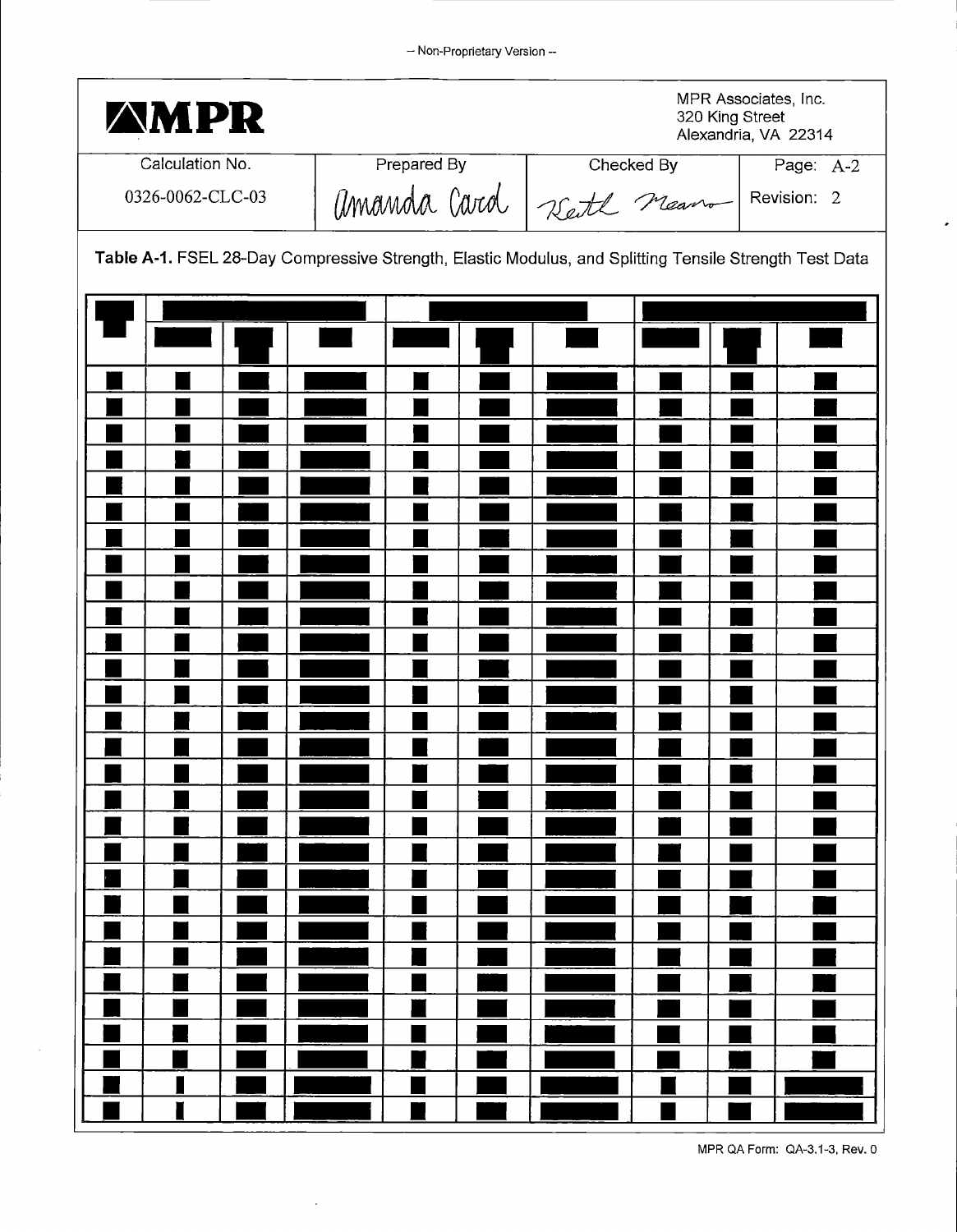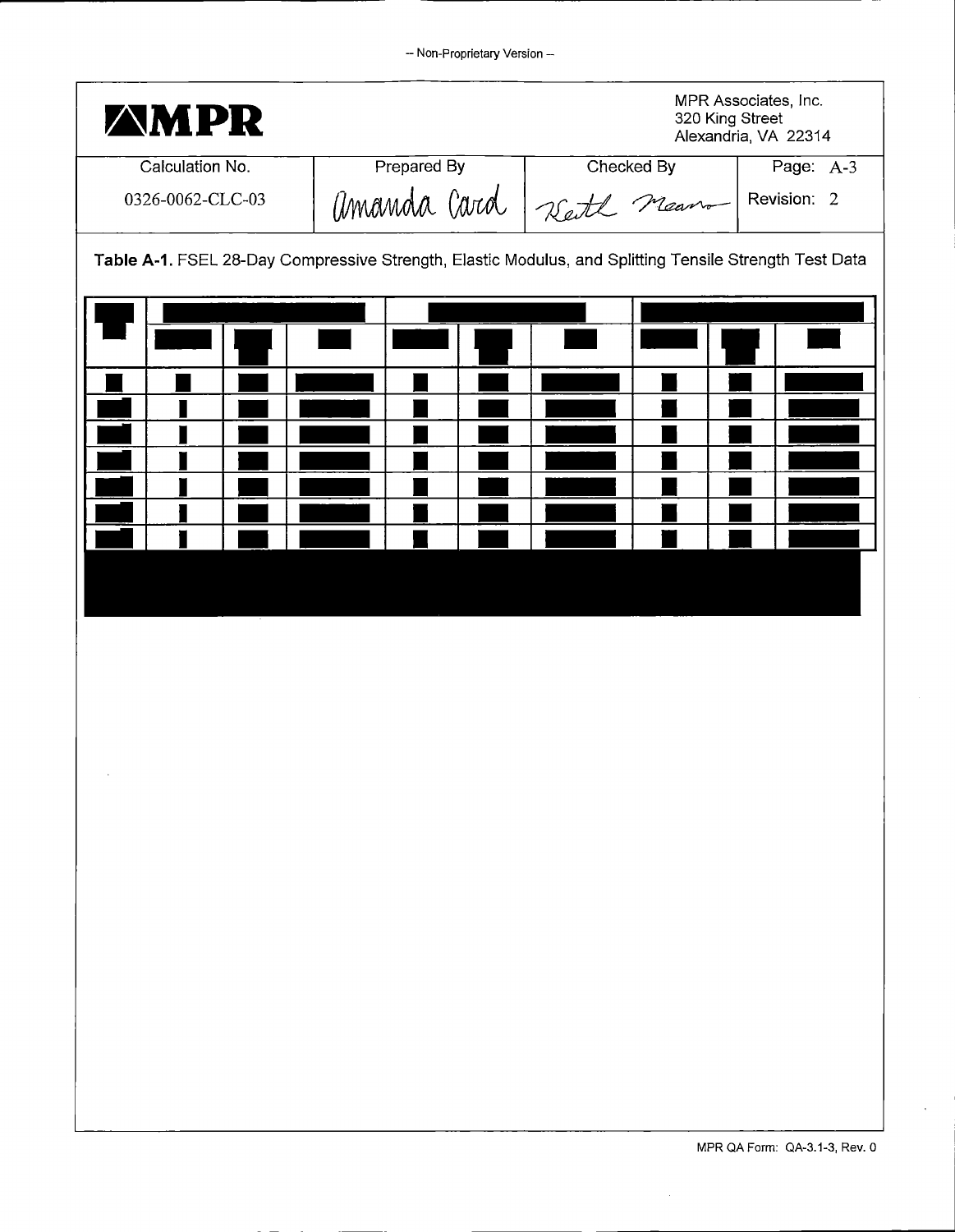| <b>AMPR</b>                                                                                       |             | 320 King Street                     | MPR Associates, Inc.<br>Alexandria, VA 22314 |
|---------------------------------------------------------------------------------------------------|-------------|-------------------------------------|----------------------------------------------|
| Calculation No.                                                                                   | Prepared By | Checked By                          | Page: A-4                                    |
| 0326-0062-CLC-03                                                                                  |             | Amanda Card Zeite neuro Revision: 2 |                                              |
| Table A-2. FSEL Average Expansion, Compressive Strength, and Elastic Modulus: Test Data After ASR |             |                                     |                                              |
|                                                                                                   |             |                                     |                                              |
|                                                                                                   |             |                                     |                                              |
|                                                                                                   |             |                                     |                                              |
|                                                                                                   |             |                                     |                                              |
|                                                                                                   |             |                                     |                                              |
|                                                                                                   |             |                                     |                                              |
|                                                                                                   |             |                                     |                                              |
|                                                                                                   |             |                                     |                                              |
|                                                                                                   |             |                                     |                                              |
|                                                                                                   |             |                                     |                                              |
|                                                                                                   |             |                                     |                                              |
|                                                                                                   |             |                                     |                                              |
|                                                                                                   |             |                                     |                                              |
|                                                                                                   |             |                                     |                                              |
|                                                                                                   |             |                                     |                                              |
|                                                                                                   |             |                                     |                                              |
|                                                                                                   |             |                                     |                                              |
|                                                                                                   |             |                                     |                                              |
|                                                                                                   |             |                                     | MPR QA Form: QA-3.1-3, Rev. 0                |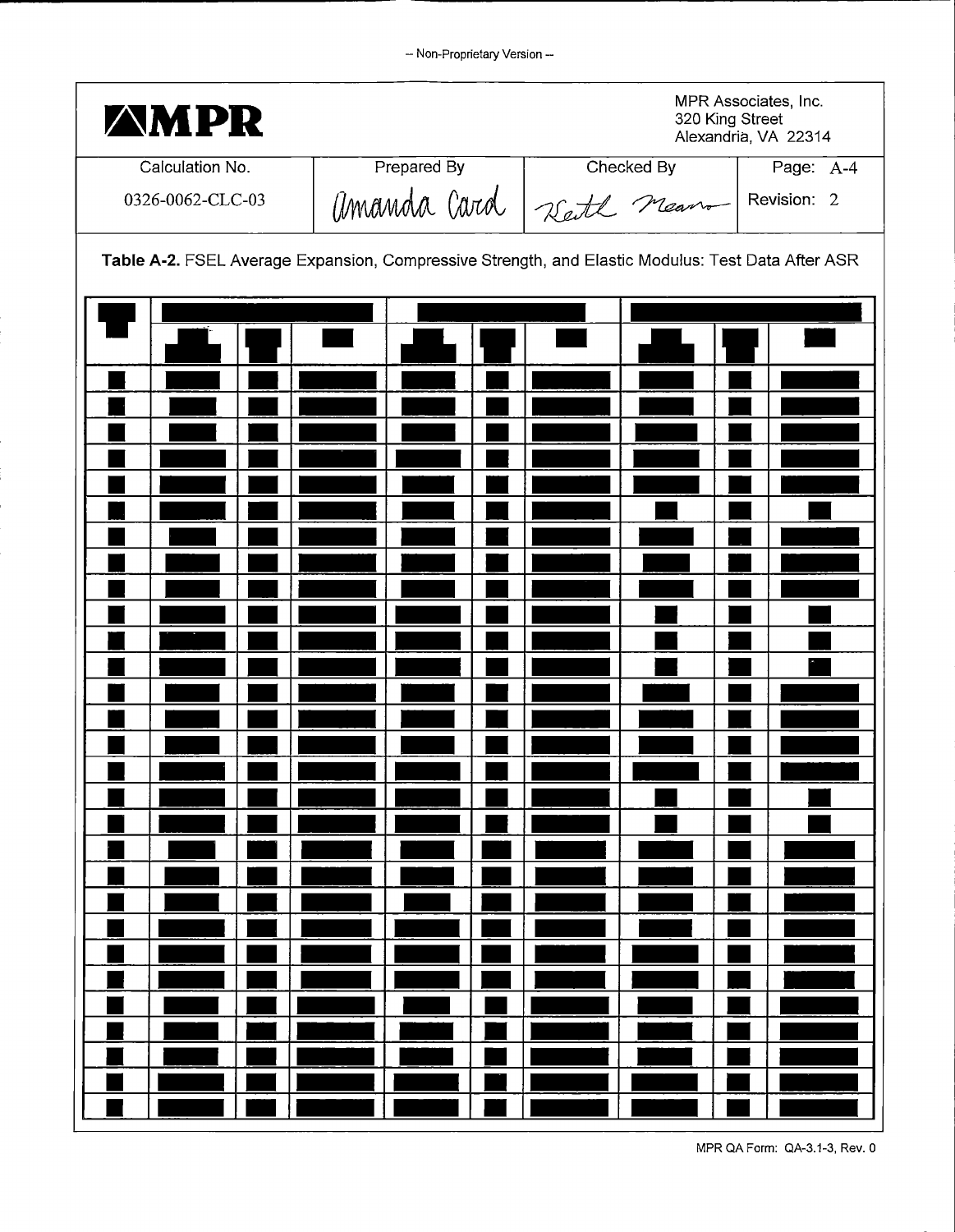| <b>AMPR</b>      |                                                                                                   | 320 King Street                    | MPR Associates, Inc.<br>Alexandria, VA 22314 |
|------------------|---------------------------------------------------------------------------------------------------|------------------------------------|----------------------------------------------|
| Calculation No.  | Prepared By                                                                                       | Checked By                         | Page: A-5                                    |
| 0326-0062-CLC-03 |                                                                                                   | Amanda Card Zett neam Prevision: 2 |                                              |
|                  | Table A-2. FSEL Average Expansion, Compressive Strength, and Elastic Modulus: Test Data After ASR |                                    |                                              |
|                  |                                                                                                   |                                    |                                              |
|                  |                                                                                                   |                                    |                                              |
|                  |                                                                                                   |                                    |                                              |
|                  |                                                                                                   |                                    |                                              |
|                  |                                                                                                   |                                    |                                              |
|                  |                                                                                                   |                                    |                                              |
|                  |                                                                                                   |                                    |                                              |
|                  |                                                                                                   |                                    |                                              |
|                  |                                                                                                   |                                    |                                              |
|                  |                                                                                                   |                                    |                                              |
|                  |                                                                                                   |                                    |                                              |
|                  |                                                                                                   |                                    |                                              |
|                  |                                                                                                   |                                    |                                              |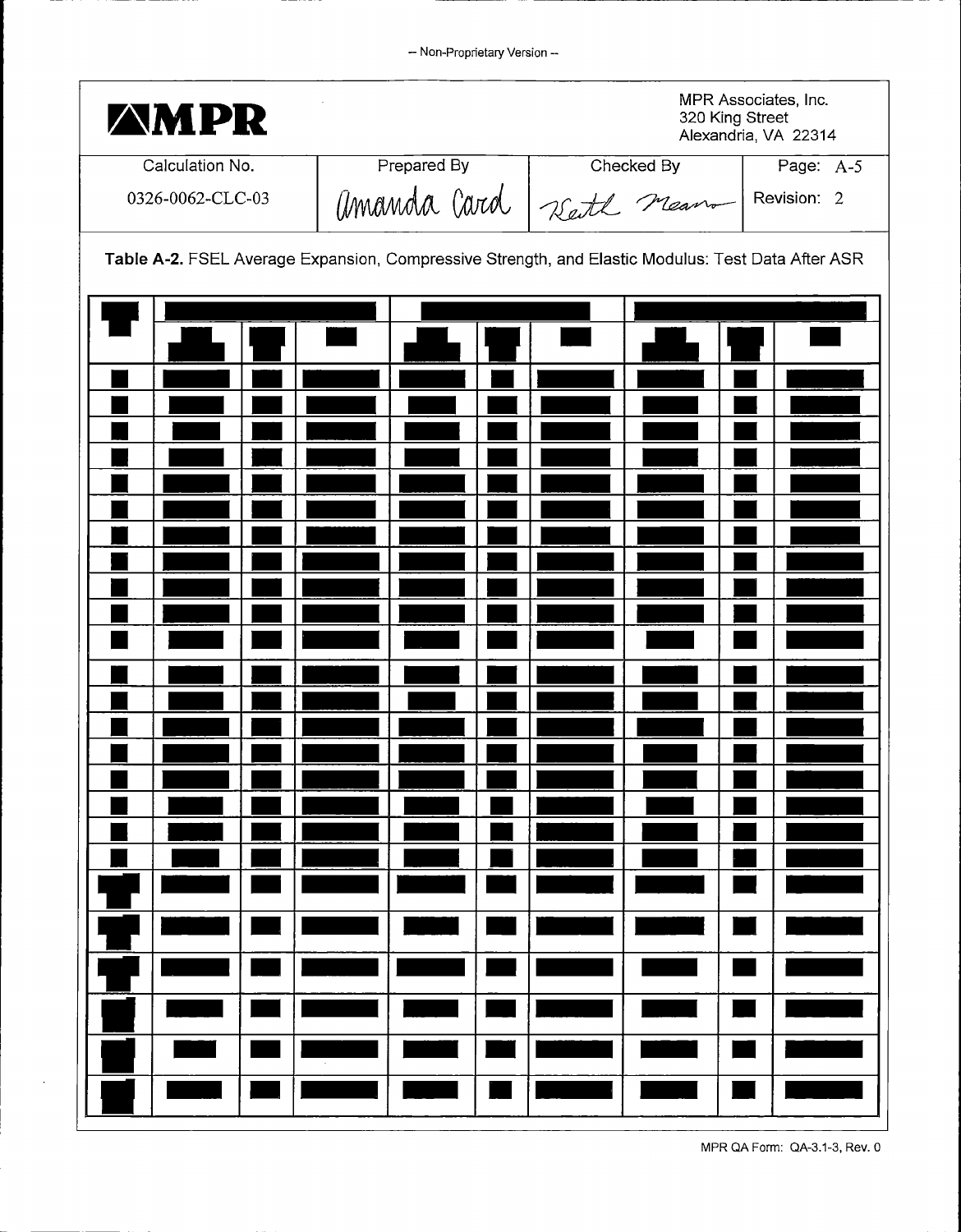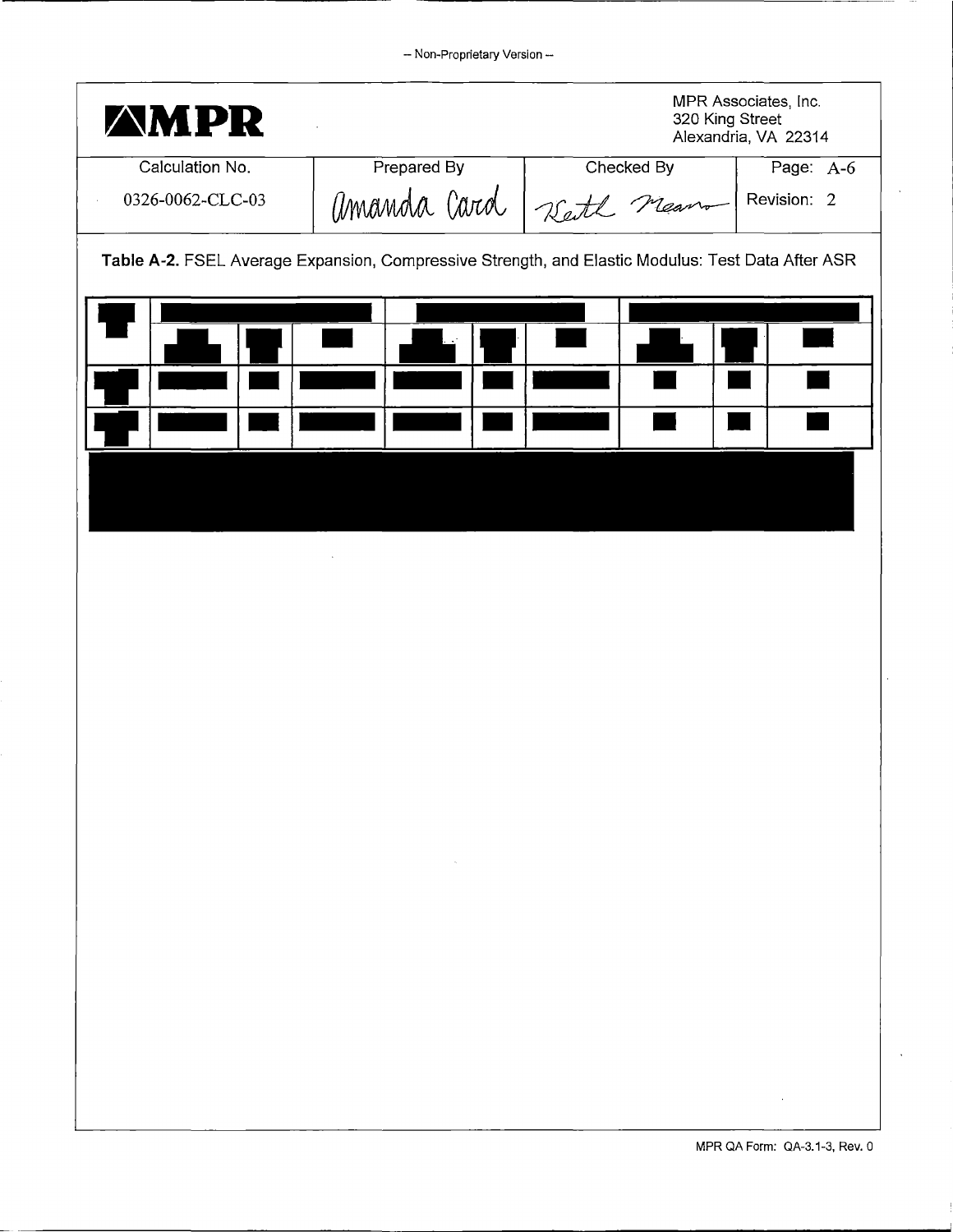| <b><i>AMPR</i></b> |                                                            |                                                      | MPR Associates, Inc.<br>320 King Street<br>Alexandria, VA 22314 |
|--------------------|------------------------------------------------------------|------------------------------------------------------|-----------------------------------------------------------------|
| Calculation No.    |                                                            |                                                      | Page: A-7                                                       |
| 0326-0062-CLC-03   |                                                            | Prepared By<br>Checked By<br>MMMMMM CATO Reite Means | Revision: 2                                                     |
|                    | Table A-3. FSEL Expansion Test Data With Correction Factor |                                                      |                                                                 |
|                    |                                                            |                                                      |                                                                 |
|                    |                                                            |                                                      |                                                                 |
|                    |                                                            |                                                      |                                                                 |
|                    |                                                            |                                                      |                                                                 |
|                    |                                                            |                                                      |                                                                 |
|                    |                                                            |                                                      |                                                                 |
|                    |                                                            |                                                      |                                                                 |
|                    | $\cdot$                                                    |                                                      |                                                                 |
|                    |                                                            |                                                      |                                                                 |
|                    |                                                            |                                                      |                                                                 |
|                    |                                                            |                                                      |                                                                 |
|                    |                                                            |                                                      |                                                                 |
|                    |                                                            |                                                      |                                                                 |
|                    |                                                            |                                                      |                                                                 |
|                    |                                                            |                                                      |                                                                 |
|                    |                                                            |                                                      |                                                                 |
|                    |                                                            |                                                      |                                                                 |
|                    |                                                            |                                                      |                                                                 |
|                    |                                                            | $\sim 0.1$                                           |                                                                 |
|                    |                                                            |                                                      |                                                                 |
|                    |                                                            |                                                      |                                                                 |
|                    |                                                            |                                                      |                                                                 |
|                    |                                                            |                                                      |                                                                 |
|                    |                                                            |                                                      |                                                                 |

 $\bar{\beta}$ 

 $\ddot{\phantom{a}}$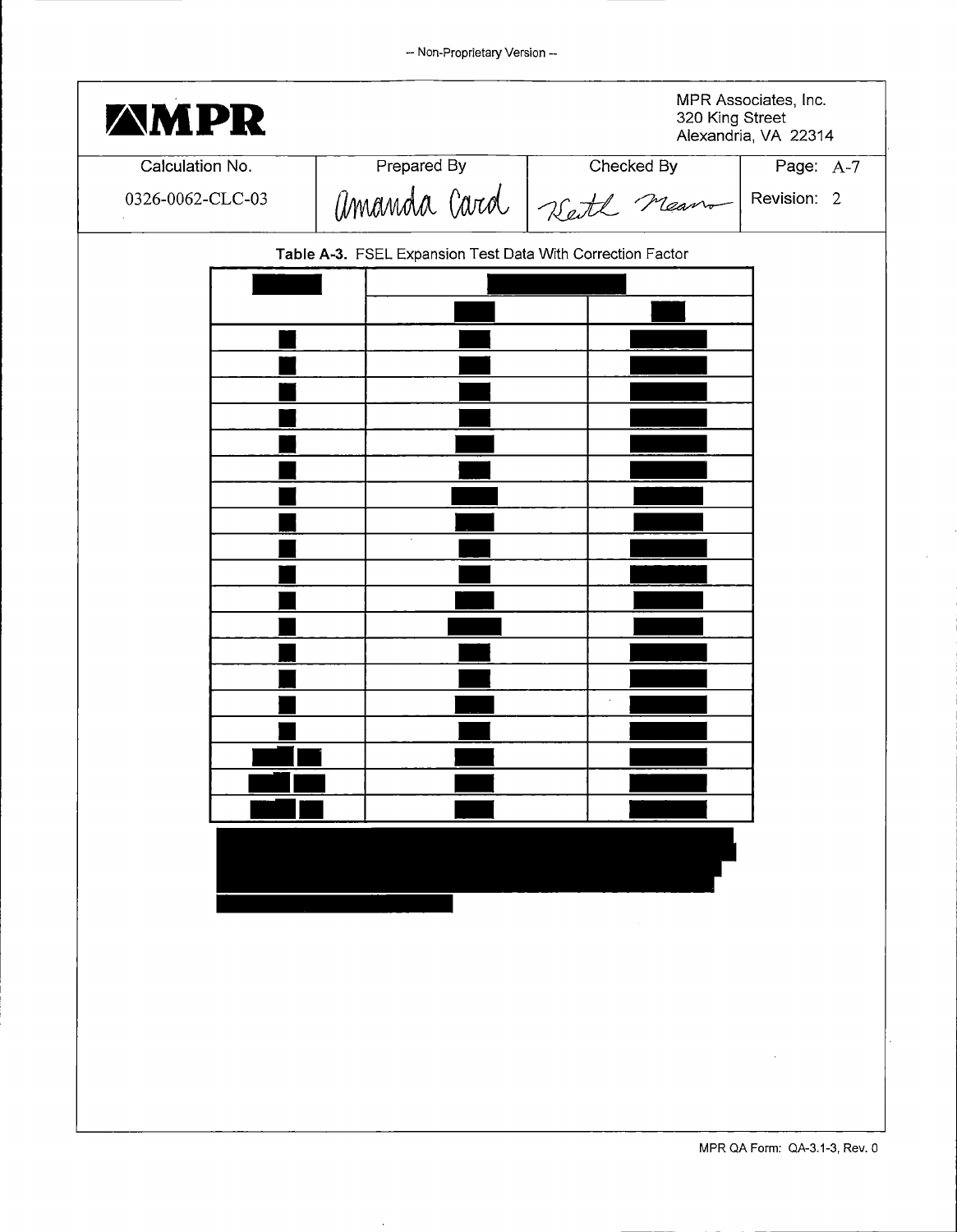#### - Non-Proprietary Version --

| <b>AMPR</b>      |                                 | MPR Associates, Inc.<br>320 King Street<br>Alexandria, VA 22314 |             |
|------------------|---------------------------------|-----------------------------------------------------------------|-------------|
| Calculation No.  | Prepared By                     | Checked By                                                      | Page: B-1   |
| 0326-0062-CLC-03 | Kett nean - amanda Card         |                                                                 | Revision: 2 |
| $\boldsymbol{B}$ | <b>Least Squares Regression</b> |                                                                 |             |

#### **Purpose**

This appendix explains the methodology used to perform the Least Squares Regression Analysis. A brief description of the fit statistic  $R^2$  is also given. After the method of Least Squares is explained, the method is applied to the correlation between the FSEL test data for normalized elastic modulus and corrected through thickness expansion.

#### **Discussion**

Least Squares Regression is a commonly accepted method of fitting a curve to a set of scattered data. This is done by minimizing the sum of squares error term. This is a common statistical method that is documented in textbooks such as "Applied Data Analysis and Modeling for Energy Engineers and Scientists" by T.A. Reddy. The sum of squares is given by:

$$
S = \sum_{i=1}^{m} r_i^2
$$

Where:

*S* is the error term,  $m$  is the number of known values, and  $r_i$  is the residual of the *i*th value, as given by:

 $r_i = y_i - f(x_i, C)$ 

Where:

 $y_i$  and  $x_i$  are a known value pair,

 $f$  is the regressed or fit function, and

*C* is the set of constants used to fit the model.

By combining the above equations with a known set of values,  $S$  is minimized by varying C. In some cases, this can be accomplished analytically, but is often accomplished numerically. The values of C that minimize S are said to be the fitting parameters, and the function  $f(x_i, C)$  is the curve of best fit in the least squares sense.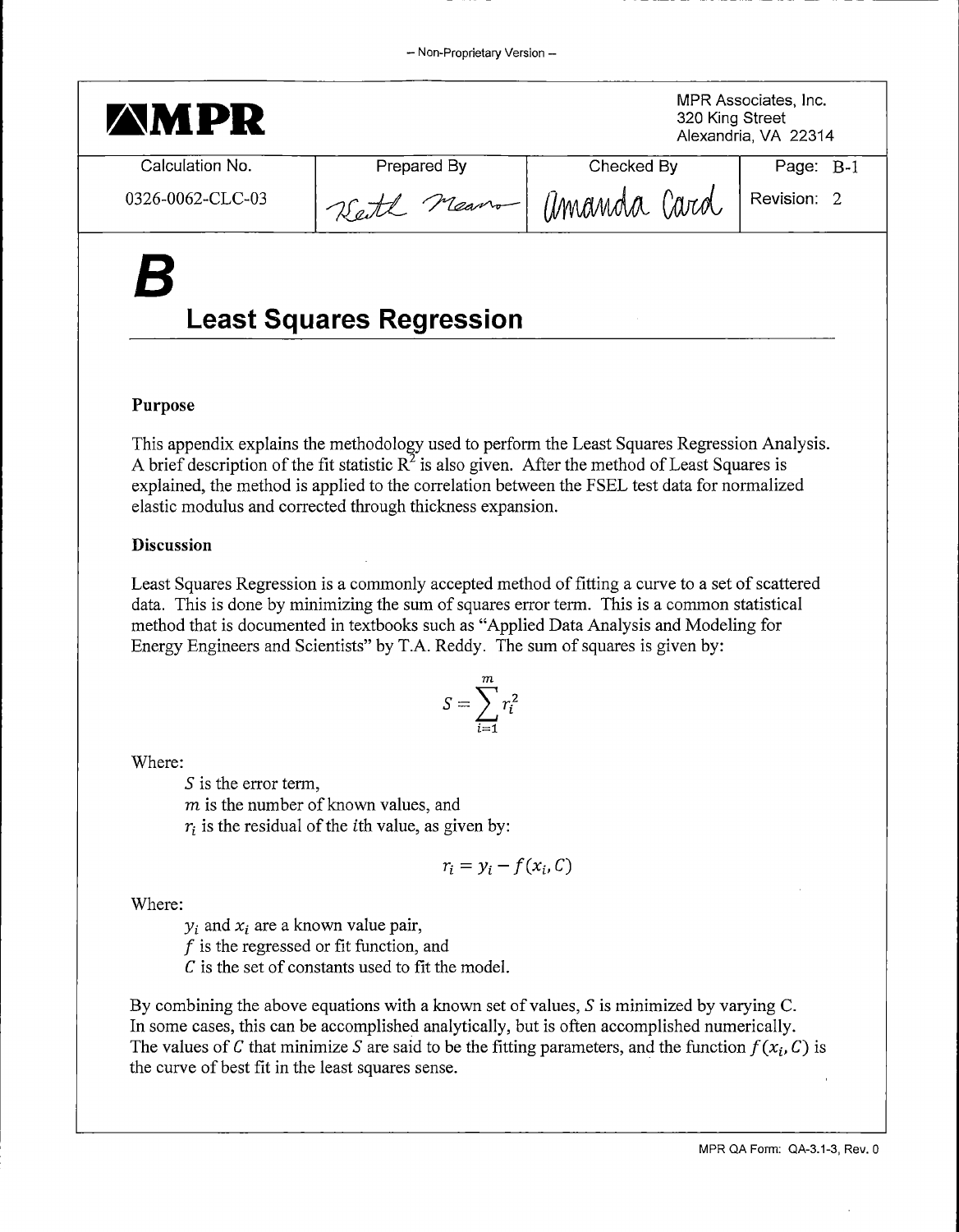

#### **Calculation**

The least squares regression performed in the main body of this calculation is described in detail below. The set of points is listed in Table B-1 and plotted in Figure B-1.

| <b>TANIC DATE INTOWER VAID OF</b> |  |  |  |  |
|-----------------------------------|--|--|--|--|
| Ļ                                 |  |  |  |  |
|                                   |  |  |  |  |
|                                   |  |  |  |  |
|                                   |  |  |  |  |
|                                   |  |  |  |  |
|                                   |  |  |  |  |
|                                   |  |  |  |  |
|                                   |  |  |  |  |
|                                   |  |  |  |  |
|                                   |  |  |  |  |
|                                   |  |  |  |  |
|                                   |  |  |  |  |
|                                   |  |  |  |  |
|                                   |  |  |  |  |
|                                   |  |  |  |  |
|                                   |  |  |  |  |
|                                   |  |  |  |  |
|                                   |  |  |  |  |

**Table B-1.** Known Values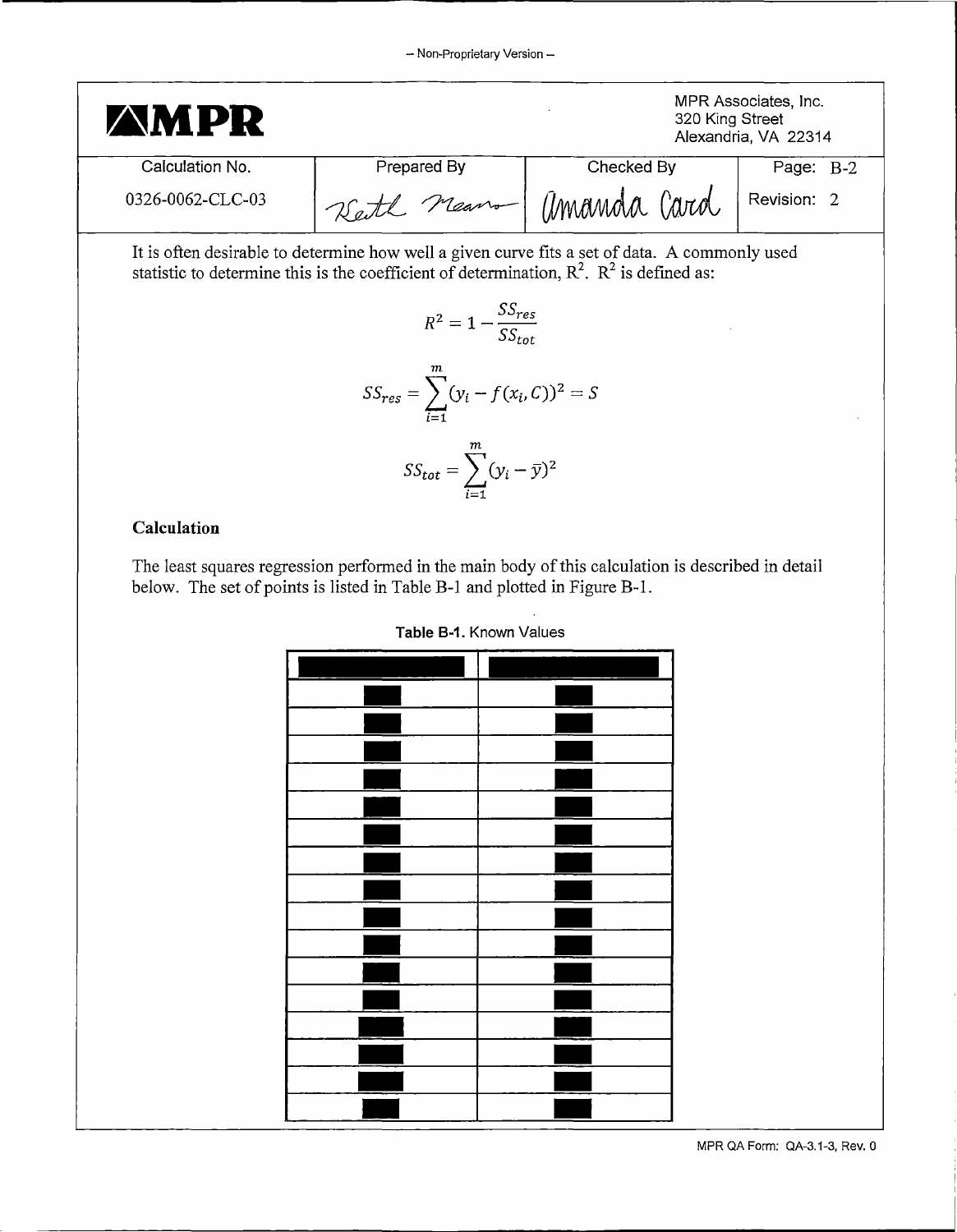-- Non-Proprietary Version --

| <b>AMPR</b>      |                         |                       | MPR Associates, Inc.<br>320 King Street<br>Alexandria, VA 22314 |
|------------------|-------------------------|-----------------------|-----------------------------------------------------------------|
| Calculation No.  | Prepared By             | Checked By            | Page: B-3                                                       |
| 0326-0062-CLC-03 |                         | Kett near Mmanda Card | Revision: 2                                                     |
|                  | Table B-1. Known Values |                       |                                                                 |
|                  |                         |                       |                                                                 |
|                  |                         |                       |                                                                 |
|                  |                         |                       |                                                                 |
|                  |                         |                       |                                                                 |
|                  |                         |                       |                                                                 |
|                  |                         |                       |                                                                 |
|                  |                         |                       |                                                                 |
|                  |                         |                       |                                                                 |
|                  |                         |                       |                                                                 |
|                  |                         |                       |                                                                 |
|                  |                         |                       |                                                                 |
|                  |                         |                       |                                                                 |
|                  |                         |                       |                                                                 |
|                  |                         |                       |                                                                 |
|                  |                         |                       |                                                                 |
|                  |                         |                       |                                                                 |
|                  |                         |                       |                                                                 |
|                  |                         |                       |                                                                 |
|                  |                         |                       |                                                                 |
|                  |                         |                       |                                                                 |
|                  |                         |                       |                                                                 |
|                  |                         |                       |                                                                 |
|                  |                         |                       |                                                                 |
|                  |                         |                       |                                                                 |
|                  |                         |                       |                                                                 |
|                  |                         |                       |                                                                 |

 $\hat{\mathcal{A}}$ 

 $\bar{\beta}$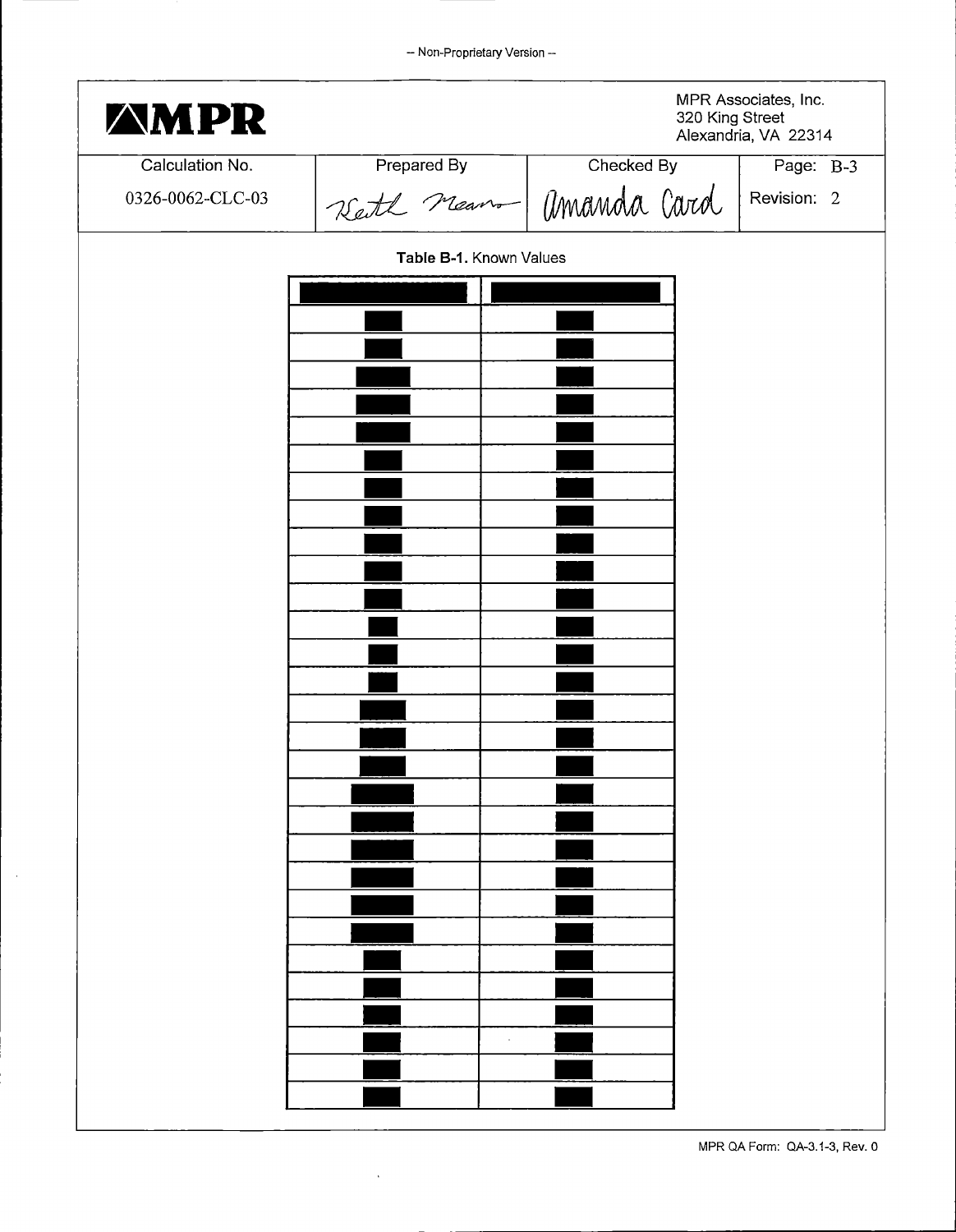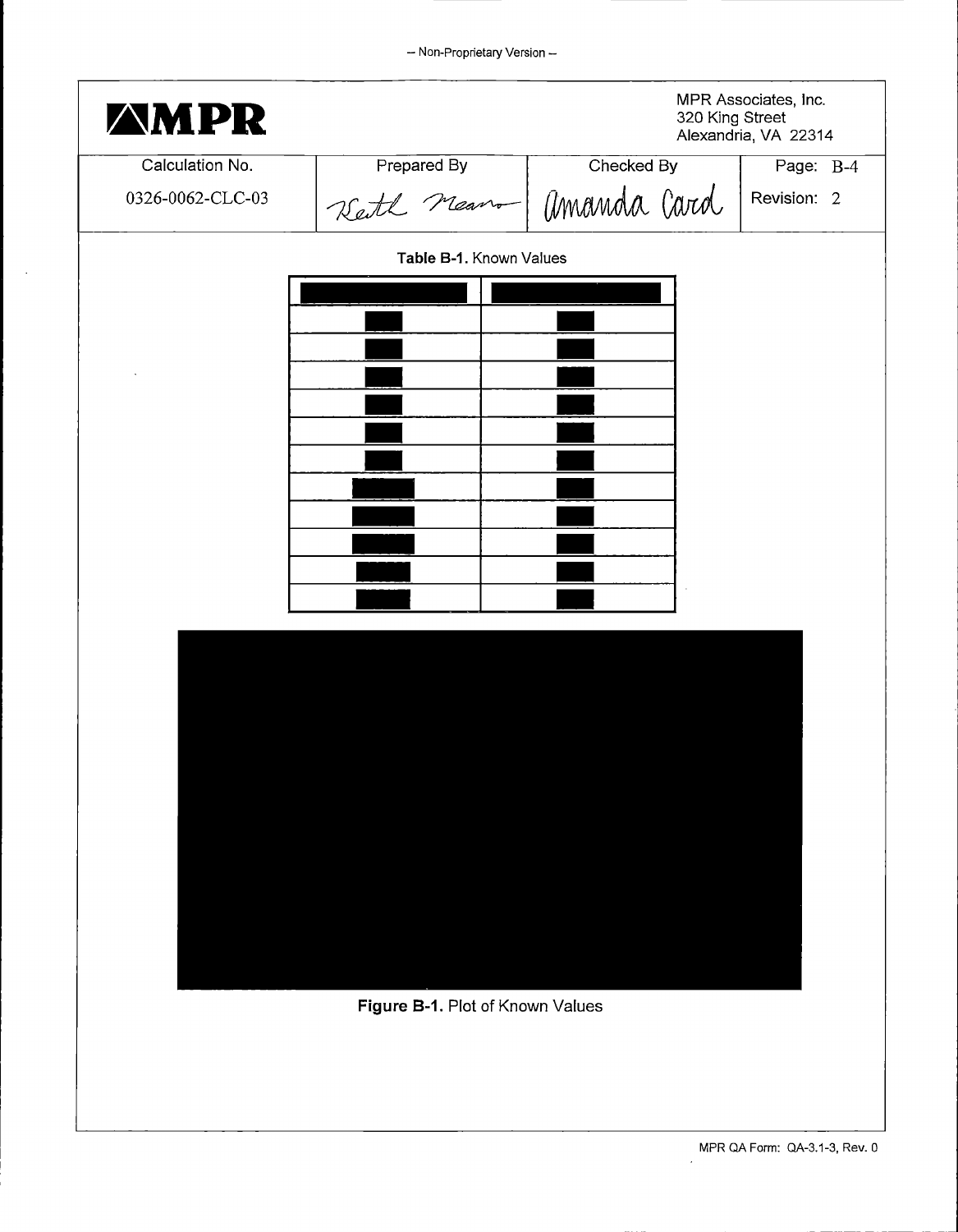| <b>AMPR</b>      |                                                                                                                 |                                                                                                                                                                                                         | MPR Associates, Inc.<br>320 King Street<br>Alexandria, VA 22314 |
|------------------|-----------------------------------------------------------------------------------------------------------------|---------------------------------------------------------------------------------------------------------------------------------------------------------------------------------------------------------|-----------------------------------------------------------------|
| Calculation No.  | Prepared By                                                                                                     | Checked By                                                                                                                                                                                              | Page: B-5                                                       |
| 0326-0062-CLC-03 |                                                                                                                 | Rett neam - amanda Card                                                                                                                                                                                 | Revision: 2                                                     |
|                  |                                                                                                                 | It appears that a natural log fit is reasonable. Therefore, it can be fit to an equation of form:                                                                                                       |                                                                 |
|                  |                                                                                                                 |                                                                                                                                                                                                         |                                                                 |
| Where:           |                                                                                                                 |                                                                                                                                                                                                         |                                                                 |
|                  | x is the set of values of X as shown in Table B-1.<br>A and B are a set of constants (C) used to fit the model. |                                                                                                                                                                                                         |                                                                 |
|                  |                                                                                                                 |                                                                                                                                                                                                         |                                                                 |
|                  |                                                                                                                 | To begin, we will guess at the values of $A$ and $B$ . In this example, our first guess will be that<br>$A = -0.1$ and $B = -0.5$ . Using the model given above, we compute a value for y at each given |                                                                 |
|                  |                                                                                                                 | $x$ . For each computed value, the residual is also computed. These values are shown in                                                                                                                 |                                                                 |
| Table B-2.       |                                                                                                                 |                                                                                                                                                                                                         |                                                                 |
|                  | Table B-2. Example Values With Computed Residuals                                                               |                                                                                                                                                                                                         |                                                                 |
|                  |                                                                                                                 |                                                                                                                                                                                                         |                                                                 |
|                  |                                                                                                                 |                                                                                                                                                                                                         |                                                                 |
|                  |                                                                                                                 |                                                                                                                                                                                                         |                                                                 |
|                  |                                                                                                                 |                                                                                                                                                                                                         |                                                                 |
|                  |                                                                                                                 |                                                                                                                                                                                                         |                                                                 |
|                  |                                                                                                                 |                                                                                                                                                                                                         |                                                                 |
|                  |                                                                                                                 |                                                                                                                                                                                                         |                                                                 |
|                  |                                                                                                                 |                                                                                                                                                                                                         |                                                                 |
|                  |                                                                                                                 |                                                                                                                                                                                                         |                                                                 |
|                  |                                                                                                                 |                                                                                                                                                                                                         |                                                                 |
|                  |                                                                                                                 |                                                                                                                                                                                                         |                                                                 |
|                  |                                                                                                                 |                                                                                                                                                                                                         |                                                                 |
|                  |                                                                                                                 |                                                                                                                                                                                                         |                                                                 |
|                  |                                                                                                                 |                                                                                                                                                                                                         |                                                                 |
|                  |                                                                                                                 |                                                                                                                                                                                                         |                                                                 |
|                  |                                                                                                                 |                                                                                                                                                                                                         |                                                                 |
|                  |                                                                                                                 |                                                                                                                                                                                                         |                                                                 |
|                  |                                                                                                                 |                                                                                                                                                                                                         |                                                                 |
|                  |                                                                                                                 |                                                                                                                                                                                                         |                                                                 |
|                  |                                                                                                                 |                                                                                                                                                                                                         |                                                                 |

MPR QA Form: QA-3.1-3, Rev. 0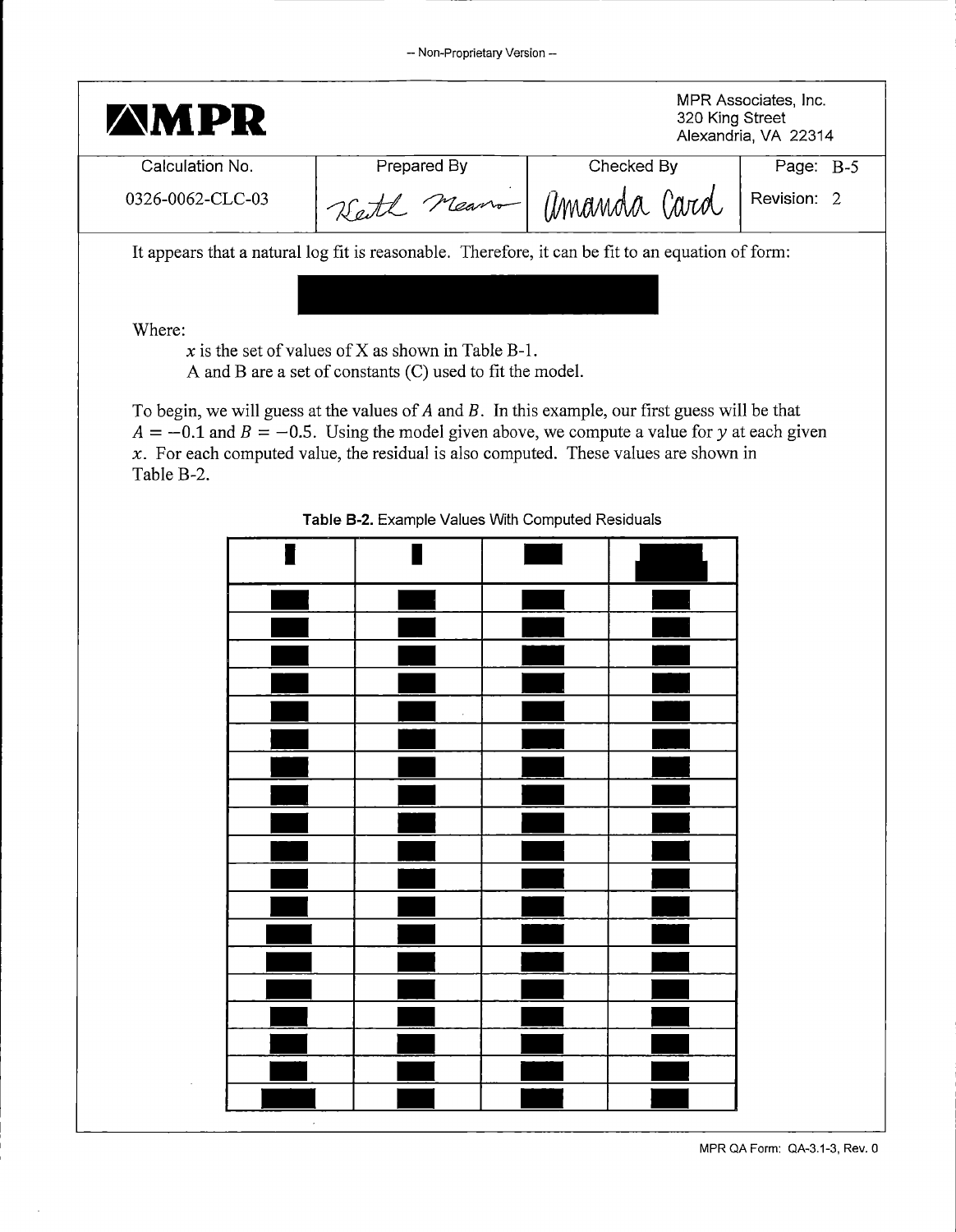| <b><i>AMPR</i></b> | MPR Associates, Inc.<br>320 King Street<br>Alexandria, VA 22314 |            |             |  |
|--------------------|-----------------------------------------------------------------|------------|-------------|--|
| Calculation No.    | Prepared By                                                     | Checked By | Page: B-6   |  |
| 0326-0062-CLC-03   | Kett near Momanda Card                                          |            | Revision: 2 |  |
|                    | Table B-2. Example Values With Computed Residuals               |            |             |  |
|                    |                                                                 |            |             |  |
|                    |                                                                 |            |             |  |
|                    |                                                                 |            |             |  |
|                    |                                                                 |            |             |  |
|                    |                                                                 |            |             |  |
|                    |                                                                 |            |             |  |
|                    |                                                                 |            |             |  |
|                    |                                                                 |            |             |  |
|                    |                                                                 |            |             |  |
|                    |                                                                 |            |             |  |
|                    |                                                                 |            |             |  |
|                    |                                                                 |            |             |  |
|                    |                                                                 |            |             |  |
|                    |                                                                 |            |             |  |
|                    |                                                                 |            |             |  |
|                    |                                                                 |            |             |  |
|                    |                                                                 |            |             |  |
|                    |                                                                 |            |             |  |
|                    |                                                                 |            |             |  |
|                    |                                                                 |            |             |  |
|                    |                                                                 |            |             |  |
|                    |                                                                 |            |             |  |
|                    |                                                                 |            |             |  |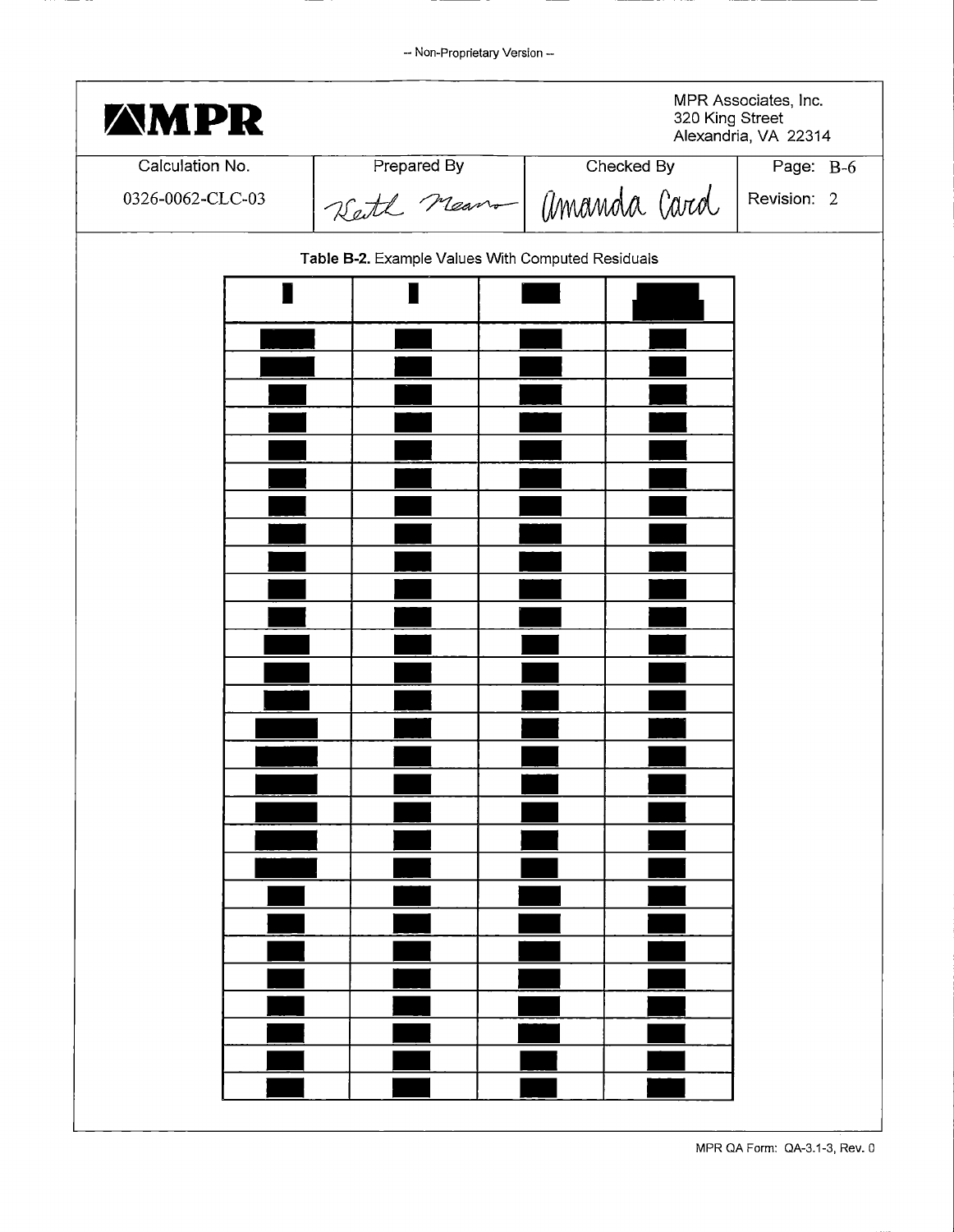| <b>AMPR</b>      |                                                                                                                                                                                                   |                                                       | MPR Associates, Inc.<br>320 King Street<br>Alexandria, VA 22314 |
|------------------|---------------------------------------------------------------------------------------------------------------------------------------------------------------------------------------------------|-------------------------------------------------------|-----------------------------------------------------------------|
| Calculation No.  | Prepared By                                                                                                                                                                                       | Checked By                                            | Page: B-7                                                       |
| 0326-0062-CLC-03 |                                                                                                                                                                                                   | Kett near Monamda Card                                | Revision: 2                                                     |
|                  | Table B-2. Example Values With Computed Residuals                                                                                                                                                 |                                                       |                                                                 |
|                  |                                                                                                                                                                                                   |                                                       |                                                                 |
|                  |                                                                                                                                                                                                   |                                                       |                                                                 |
|                  |                                                                                                                                                                                                   |                                                       |                                                                 |
|                  |                                                                                                                                                                                                   |                                                       |                                                                 |
|                  |                                                                                                                                                                                                   |                                                       |                                                                 |
|                  |                                                                                                                                                                                                   |                                                       |                                                                 |
|                  |                                                                                                                                                                                                   |                                                       |                                                                 |
|                  |                                                                                                                                                                                                   |                                                       |                                                                 |
|                  | Taking the sum of squares of the residuals, we find a value of approximately<br>However, this can be improved on. To do so, we iteratively adjust the values $\overline{A}$ and $\overline{B}$ to |                                                       |                                                                 |
| minimize $S$ .   | of the solution. The fitted curve is plotted against the data in Figure B-2. The newly computed<br>values are shown in Table B-3. The regressed equation is:                                      | result in S being minimal and provide a good estimate |                                                                 |
|                  | Table B-3. Example Values With Computed Residuals - Updated                                                                                                                                       |                                                       |                                                                 |
|                  |                                                                                                                                                                                                   |                                                       |                                                                 |
|                  |                                                                                                                                                                                                   |                                                       |                                                                 |
|                  |                                                                                                                                                                                                   |                                                       |                                                                 |
|                  |                                                                                                                                                                                                   |                                                       |                                                                 |
|                  |                                                                                                                                                                                                   |                                                       |                                                                 |
|                  |                                                                                                                                                                                                   |                                                       |                                                                 |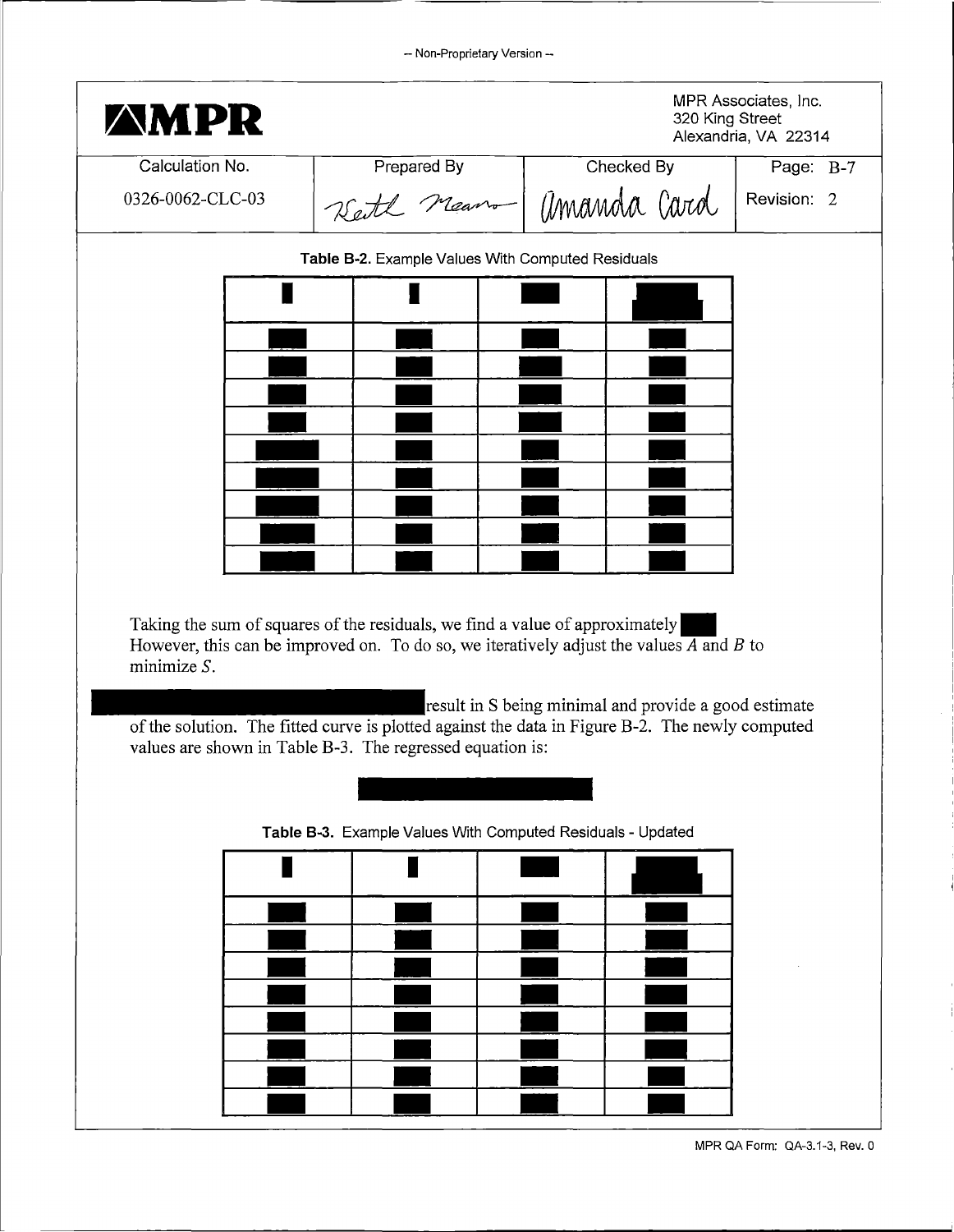| <b>AMPR</b>      |                                                             | 320 King Street | MPR Associates, Inc.<br>Alexandria, VA 22314 |
|------------------|-------------------------------------------------------------|-----------------|----------------------------------------------|
| Calculation No.  | Prepared By                                                 | Checked By      | Page: B-8                                    |
| 0326-0062-CLC-03 | Kett near Monarda Card                                      |                 | Revision: 2                                  |
|                  | Table B-3. Example Values With Computed Residuals - Updated |                 |                                              |
|                  |                                                             |                 |                                              |
|                  |                                                             |                 |                                              |
|                  |                                                             |                 |                                              |
|                  |                                                             |                 |                                              |
|                  |                                                             |                 |                                              |
|                  |                                                             |                 |                                              |
|                  |                                                             |                 |                                              |
|                  |                                                             |                 |                                              |
|                  |                                                             |                 |                                              |
|                  |                                                             |                 |                                              |
|                  |                                                             |                 |                                              |
|                  |                                                             |                 |                                              |
|                  |                                                             |                 |                                              |
|                  |                                                             |                 |                                              |
|                  |                                                             |                 |                                              |
|                  |                                                             |                 |                                              |
|                  |                                                             |                 |                                              |
|                  |                                                             |                 |                                              |
|                  |                                                             |                 |                                              |
|                  |                                                             |                 |                                              |

 $\bar{z}$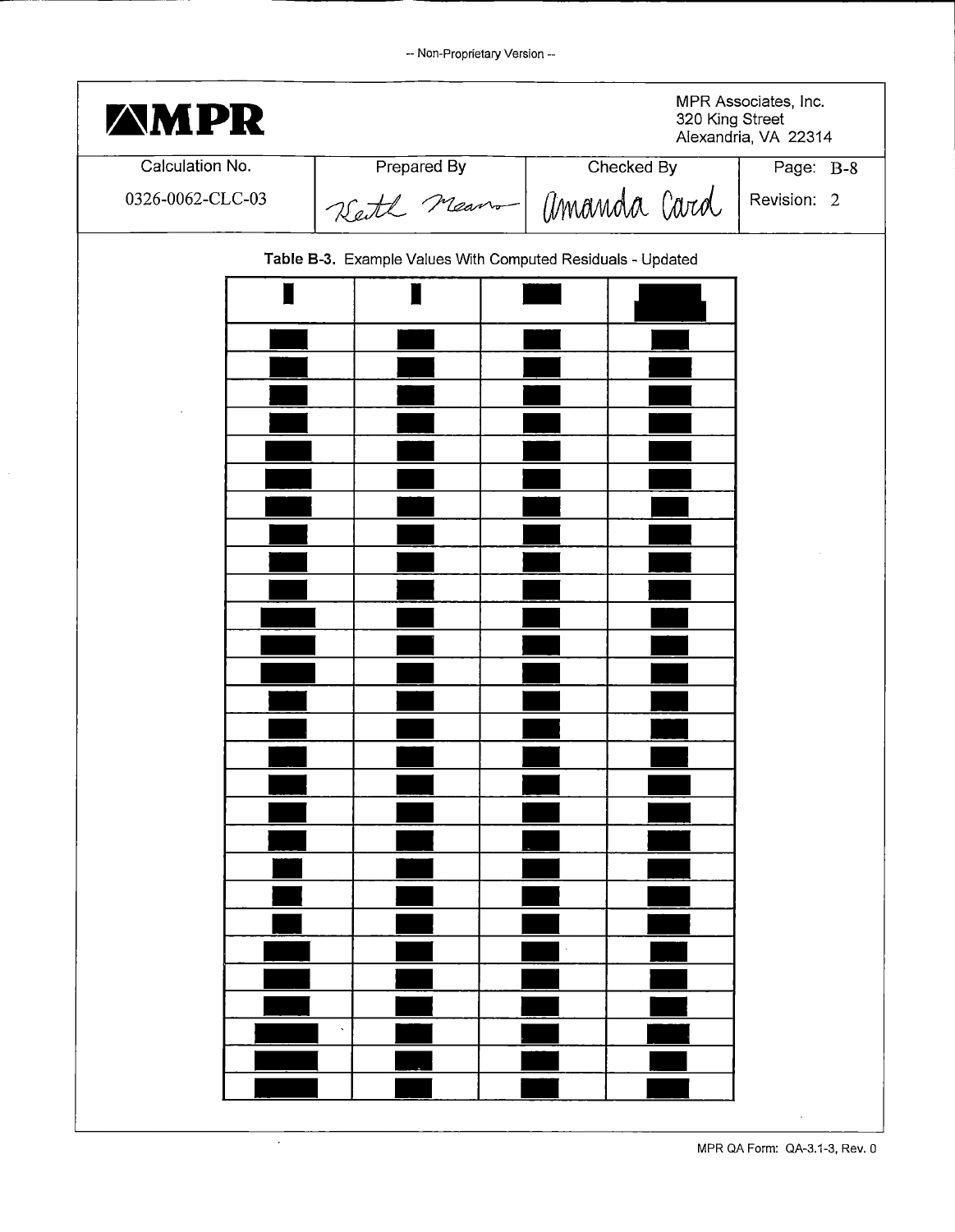| <b>AMPR</b>                                                 |             | 320 King Street         | MPR Associates, Inc.<br>Alexandria, VA 22314 |  |
|-------------------------------------------------------------|-------------|-------------------------|----------------------------------------------|--|
| Calculation No.                                             | Prepared By | Checked By              | Page: B-9                                    |  |
| 0326-0062-CLC-03                                            |             | Kett nean - Umanda Card | Revision: 2                                  |  |
| Table B-3. Example Values With Computed Residuals - Updated |             |                         |                                              |  |
|                                                             |             |                         |                                              |  |
|                                                             |             |                         |                                              |  |
|                                                             |             |                         |                                              |  |
|                                                             |             |                         |                                              |  |
|                                                             |             |                         |                                              |  |
|                                                             |             |                         |                                              |  |
|                                                             |             |                         |                                              |  |
|                                                             |             |                         |                                              |  |
|                                                             |             |                         |                                              |  |
|                                                             |             |                         |                                              |  |
|                                                             |             |                         |                                              |  |
|                                                             |             |                         |                                              |  |
|                                                             |             |                         |                                              |  |
|                                                             |             |                         |                                              |  |
|                                                             |             |                         |                                              |  |
|                                                             |             |                         |                                              |  |
|                                                             |             |                         |                                              |  |
|                                                             |             |                         |                                              |  |
|                                                             |             |                         |                                              |  |
|                                                             |             |                         |                                              |  |
|                                                             |             |                         | MPR QA Form: QA-3.1-3, Rev. 0                |  |